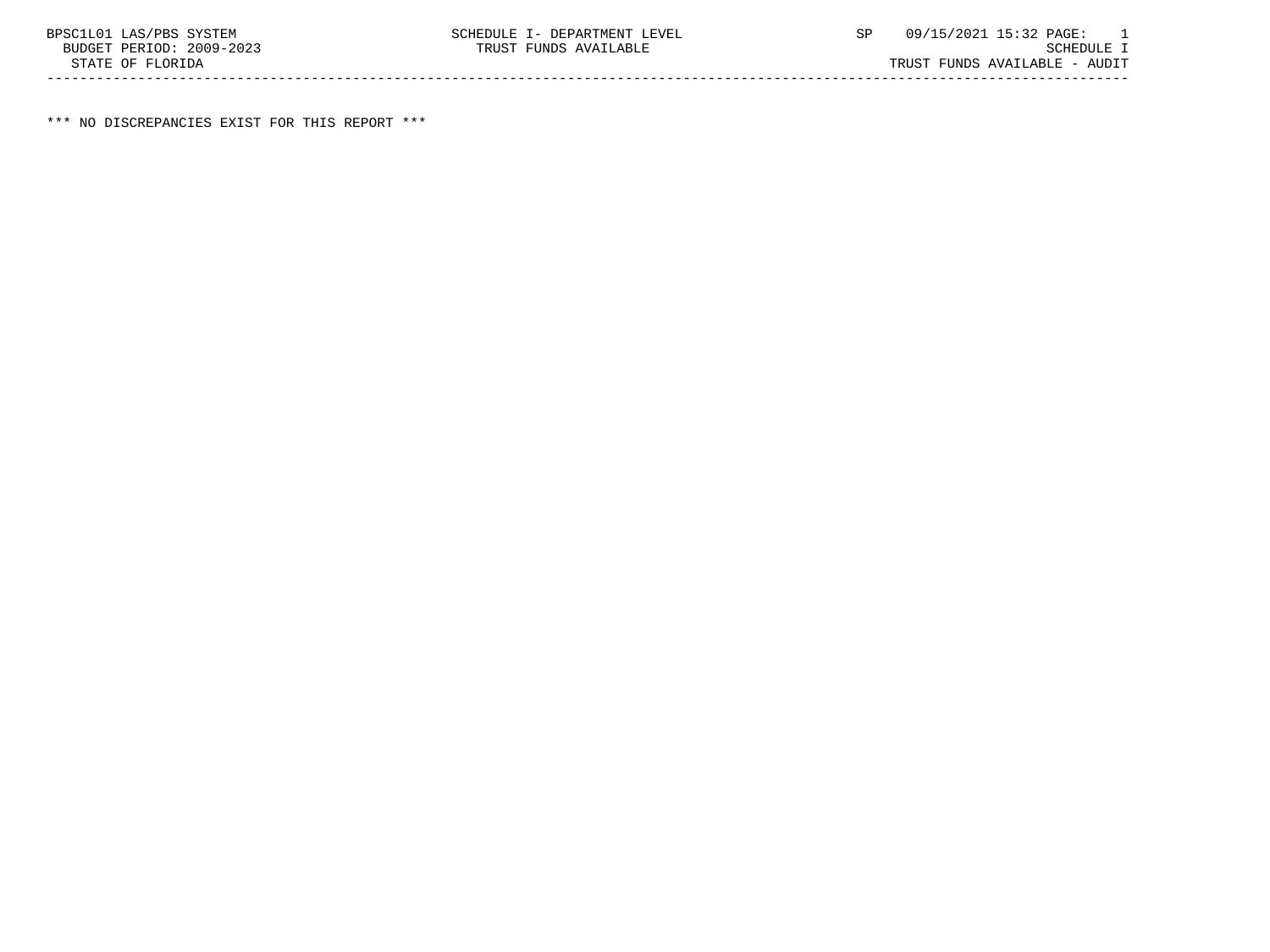| BPSC1L01 LAS/PBS SYSTEM<br>BUDGET PERIOD: 2009-2023<br>STATE OF FLORIDA |                         |                          |      | SCHEDULE I- DEPARTMENT LEVEL<br>TRUST FUNDS AVAILABLE |                                     | SP                                    | 09/15/2021 15:32 PAGE:               | 1<br>SCHEDULE I<br>TRUST FUNDS AVAILABLE |
|-------------------------------------------------------------------------|-------------------------|--------------------------|------|-------------------------------------------------------|-------------------------------------|---------------------------------------|--------------------------------------|------------------------------------------|
|                                                                         |                         |                          |      |                                                       | COL A01<br>ACT PR YR<br>EXP 2020-21 | COL A02<br>CURR YR EST<br>EXP 2021-22 | COL A03<br>AGY REQUEST<br>FY 2022-23 | COL A04<br>AGY REQ N/R<br>FY 2022-23     |
| HIWAY SAFETY/MTR VEH, DEPT                                              | 76000000                |                          |      |                                                       |                                     |                                       |                                      |                                          |
| FUND: HIGHWAY SAFETY OPER TF                                            | 2009                    |                          |      |                                                       |                                     |                                       |                                      |                                          |
| SECTION I: DETAIL OF REVENUES                                           | REVENUE CAP SVC<br>CODE | AUTH<br>CHG <sup>8</sup> |      | MATCHING %<br>$ST$ $I/C$ LOC $I/C$                    | CFDA<br>NO.                         |                                       |                                      |                                          |
| 01 AUTOMATED LP FEE                                                     |                         |                          |      |                                                       |                                     |                                       |                                      |                                          |
| 02 DECAL/FLEET LP                                                       | 000100 YES 8.0          | 320.04                   | 0.00 | 0.00                                                  | 24,110,710                          | 24,894,938                            | 25,145,653                           |                                          |
|                                                                         | 000100 YES 8.0          | 320.04                   | 0.00 | 0.00                                                  |                                     | 158,724 181,576                       | 182,407                              |                                          |
| 04 DATA SALES                                                           | 000100 YES 8.0          | 320.05                   | 0.00 | 0.00                                                  |                                     | 892,857 900,180                       | 906,825                              |                                          |
| 05 DRIVER EDUCATION FEES                                                | 000100 YES 8.0          | 322.095                  | 0.00 | 0.00                                                  | 2,295,620                           | 2,479,621                             | 2,494,092                            |                                          |
| 06 FRVIS                                                                | 000100 YES 8.0          | 320.03                   | 0.00 | 0.00                                                  | 12,959,241                          | 13,351,495                            | 13,487,363                           |                                          |
| 07 DDL DRIVING RCRDS                                                    | 000100 YES 8.0          | 322.20                   | 0.00 | 0.00                                                  | 86,918,983                          | 88,311,389                            | 89,536,469                           |                                          |
| 08 DRIVER LICENSE FEES                                                  | 000100 YES 8.0          | 322.21                   | 0.00 | 0.00                                                  | 24,466,567                          | 24,301,022                            | 24,662,976                           |                                          |
| 09 SECURITY DEPOSITS                                                    | 000100 YES 8.0          | 322.20                   | 0.00 | 0.00                                                  | 931,989                             | 949,903                               | 966,337                              |                                          |
| 10 LOOKUP CERTIFIED COPY                                                | 000100 YES 8.0          | 322.20                   | 0.00 | 0.00                                                  |                                     | 142,911 143,227                       | 144,872                              |                                          |
| 11 LIC PLT RPLC REG FEE                                                 | 000100 YES 8.0          | 320.06                   | 0.00 | 0.00                                                  | 159,119,433                         | 158,173,843                           | 160,024,028                          |                                          |
| 12 ODOMETER FRAUD FEES                                                  |                         |                          |      |                                                       |                                     |                                       |                                      |                                          |
| 13 LICENSE TAX SURCHARGE                                                | 000100 YES 8.0          | 319.324                  | 0.00 | 0.00                                                  | 7,702,855                           | 7,681,160                             | 7,750,290                            |                                          |
| 14 CIVIL FINE PENALTIES                                                 | 000100 YES 8.0          | 320.0804                 | 0.00 | 0.00                                                  | 4,614,104                           | 4,761,266                             | 4,807,954                            |                                          |
| 15 MOTORCYLE SAFEY ED FEES                                              | 000100 YES 8.0          | 318.21                   | 0.00 | 0.00                                                  | 7,092,470                           | 8,306,316                             | 8,364,836                            |                                          |
| 17 MAIL AND SVC FEES                                                    | 000100 YES 8.0          | 320.08                   | 0.00 | 0.00                                                  | 1,834,303                           | 1,906,975                             | 1,932,820                            |                                          |
| 19 MBLE HMS INSTRS FEE                                                  | 000100 YES 8.0          | 320.04                   | 0.00 | 0.00                                                  | 276,628                             | 250,000                               | 250,000                              |                                          |
| 21 MOTORBOAT REVOLVING TF                                               | 000100 YES 8.0          | 320.824                  | 0.00 | 0.00                                                  | 305,938                             | 327,524                               | 331,004                              |                                          |
| 22 TRANSFER FROM FDOT (2540) TROOP K                                    | 000100 YES 8.0          | 328.76                   | 0.00 | 0.00                                                  | 700,000                             | 700,000                               | 700,000                              |                                          |
|                                                                         | 001903 NO 0.0           | 338.239                  | 0.00 | 0.00                                                  | 21,041,420                          | 22,500,000                            | 22,500,000                           |                                          |
| 23 FDOT I-4 CORR PRJCT FROM FDOT (2540)/(2326)                          | 001903 NO 0.0           | 216.181                  | 0.00 | 0.00                                                  | 1,546,800                           | 1,712,147                             | 1,712,147                            |                                          |
| 24 WORK ZONE SP CONTRL FDOT (2540)                                      | 001903 NO               | 216.181<br>0.0           | 0.00 | 0.00                                                  | 3,940,872                           | 4,175,098                             | 4,175,098                            |                                          |
| 26 ORLANDO/ORNG CITY EXPW                                               | 001903 NO 0.0           | 216.181                  | 0.00 | 0.00                                                  | 826,803                             | 935,386                               | 935,386                              |                                          |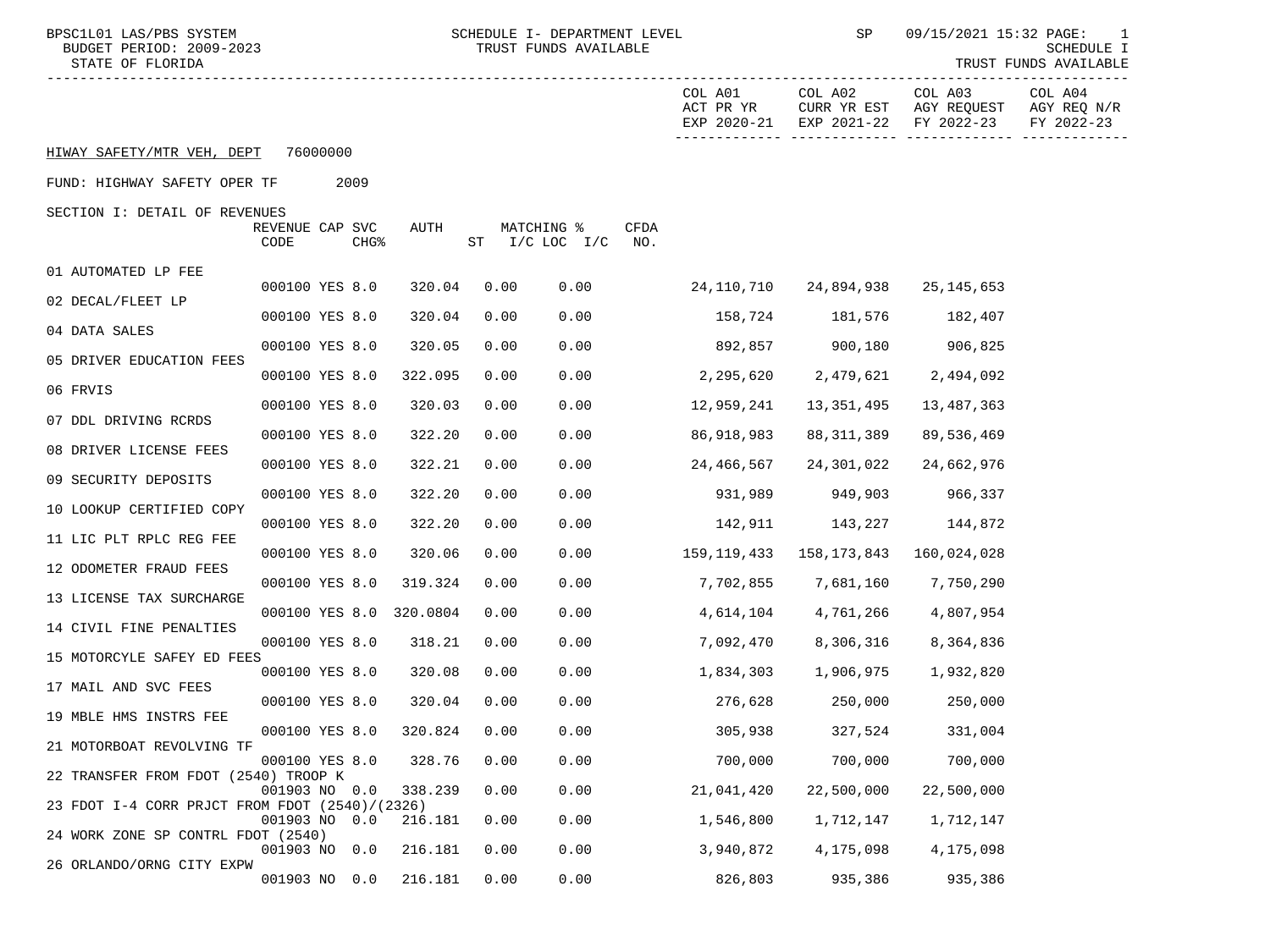| BPSC1L01 LAS/PBS SYSTEM<br>BUDGET PERIOD: 2009-2023<br>STATE OF FLORIDA |                         |                  |          | SCHEDULE I- DEPARTMENT LEVEL<br>TRUST FUNDS AVAILABLE |                                    |             | SP                                  | 09/15/2021 15:32 PAGE:<br>SCHEDULE I<br>TRUST FUNDS AVAILABLE |                                                  |                                      |
|-------------------------------------------------------------------------|-------------------------|------------------|----------|-------------------------------------------------------|------------------------------------|-------------|-------------------------------------|---------------------------------------------------------------|--------------------------------------------------|--------------------------------------|
|                                                                         |                         |                  |          |                                                       |                                    |             | COL A01<br>ACT PR YR<br>EXP 2020-21 | COL A02<br>EXP 2021-22                                        | COL A03<br>CURR YR EST AGY REQUEST<br>FY 2022-23 | COL A04<br>AGY REQ N/R<br>FY 2022-23 |
| HIWAY SAFETY/MTR VEH, DEPT                                              | 76000000                |                  |          |                                                       |                                    |             |                                     |                                                               |                                                  |                                      |
| FUND: HIGHWAY SAFETY OPER TF                                            |                         | 2009             |          |                                                       |                                    |             |                                     |                                                               |                                                  |                                      |
| SECTION I: DETAIL OF REVENUES                                           | REVENUE CAP SVC<br>CODE | CHG <sup>8</sup> | AUTH     |                                                       | MATCHING %<br>$ST$ $I/C$ LOC $I/C$ | CFDA<br>NO. |                                     |                                                               |                                                  |                                      |
| 28 BCKGRND CKS DL/DMV                                                   |                         |                  |          |                                                       |                                    |             |                                     |                                                               |                                                  |                                      |
| 29 INTEREST INCOME                                                      | 001500 NO 8.0           |                  | 215.405  | 0.00                                                  | 0.00                               |             | 1,320,883                           | 1,222,062                                                     | 1,261,178                                        |                                      |
| 31 FTS \$10-\$5 OPER TF                                                 | 000500 NO 8.0           |                  | 215.49   | 0.00                                                  | 0.00                               |             | 1,589,892                           | 1,500,000                                                     | 1,200,000                                        |                                      |
|                                                                         | 000100 YES 8.0          |                  | 320.04   | 0.00                                                  | 0.00                               |             | 11,498,290                          | 11,465,905                                                    | 11,569,098                                       |                                      |
| 35 REFLECTORIZATION FEE                                                 | 000100 YES 8.0          |                  | 320.06   | 0.00                                                  | 0.00                               |             | 11,351,913                          | 11,714,571                                                    | 11,829,374                                       |                                      |
| 36 SPECIALIZED/PER/PLATES                                               | 000100 YES 8.0          |                  | 320.08   | 0.00                                                  | 0.00                               |             | 12,386,636                          | 13,084,350                                                    | 13,191,605                                       |                                      |
| 37 ALLIGATOR ALLEY FROM FDOT (2540)                                     |                         |                  |          |                                                       |                                    |             |                                     |                                                               |                                                  |                                      |
| 38 TRANS JNT DISPTCH FROM DBPR (2022)                                   | 001903 NO 0.0           |                  | 338.26   | 0.00                                                  | 0.00                               |             | 1,406,663                           | 1,692,498                                                     | 1,692,498                                        |                                      |
|                                                                         | 001903 NO 0.0           |                  | 216.181  | 0.00                                                  | 0.00                               |             |                                     | 140,000 140,000                                               | 140,000                                          |                                      |
| 42 REBUILT TITLE FEE                                                    | 000100 YES 8.0          |                  | 319.32   | 0.00                                                  | 0.00                               |             |                                     | 9,820 6,678                                                   | 6,702                                            |                                      |
| 49 DDL CRED CARD SVC CHRG                                               | 000100 YES 8.0          |                  | 320.04   | 0.00                                                  | 0.00                               |             | 8,104,247                           | 9,000,532                                                     | 8,776,730                                        |                                      |
| 52 PAPER TITLE FEE                                                      |                         |                  |          |                                                       |                                    |             |                                     |                                                               |                                                  |                                      |
| 53 FR REINSTATEMENT FEES                                                | 000100 YES 8.0          |                  | 319.32   | 0.00                                                  | 0.00                               |             | 8,100,330                           | 7,773,894                                                     | 7,877,210                                        |                                      |
| 55 HAZMAT ADMIN FEE                                                     | 000100 YES 8.0          |                  | 324.0221 | 0.00                                                  | 0.00                               |             | 35,797,127                          | 36,551,935                                                    | 37,148,799                                       |                                      |
|                                                                         | 000100 YES 8.0          |                  | 322.21   | 0.00                                                  | 0.00                               |             | 126,480                             | 205,676                                                       | 213,920                                          |                                      |
| 56 REFUND REVENUE                                                       | 001800 NO 0.0           |                  | 215.31   | 0.00                                                  | 0.00                               |             | 854,718                             |                                                               |                                                  |                                      |
| 57 HURRICANE IRMA REIMB (DEM FUND 2750)                                 |                         |                  |          |                                                       |                                    |             |                                     |                                                               |                                                  |                                      |
| 59 TRANSFER FROM DMS (SURPLUS VEHICLES) DMS 2510                        | 001510 NO 0.0           |                  | 252.37   | 0.00                                                  | 0.00                               |             | 97.036 7,677                        | 393,535                                                       |                                                  |                                      |
| 60 DUI SCHOOL FEE                                                       | 001903 NO 0.0           |                  | 287      | 0.00                                                  | 0.00                               |             | 1,975,405                           |                                                               |                                                  |                                      |
|                                                                         | 000100 YES 8.0          |                  | 322.293  | 0.00                                                  | 0.00                               |             | 684,331                             | 717,465                                                       | 714,985                                          |                                      |
| 66 WORTHLESS CHK REIN FEES                                              | 000100 YES 8.0          |                  | 320.04   | 0.00                                                  | 0.00                               |             | 31,923                              | 34,531                                                        | 34,489                                           |                                      |
| 77 BAR HEARING FEE                                                      | 000100 YES 8.0          |                  | 322.21   | 0.00                                                  | 0.00                               |             | 500,944                             | 542,008                                                       | 534,476                                          |                                      |
| 79 FINES, FORFEITURES AND JUDGEMENTS                                    |                         |                  |          |                                                       |                                    |             |                                     |                                                               |                                                  |                                      |
| 81 HURRICANE MICHAEL (DEM 2750)                                         | 001200 NO 8.0           |                  | 68.085   | 0.00                                                  | 0.00                               |             | 4,345,929                           |                                                               |                                                  |                                      |
|                                                                         | 001510 NO 0.0           |                  | 252.37   | 0.00                                                  | 0.00                               | 97.036      |                                     | 491,318                                                       |                                                  |                                      |
| 82 HURRICANE MARIA (INTERSTATE COOP AGREEMENT)                          | 001510 NO 0.0           |                  | 252.37   | 0.00                                                  | 0.00                               | 97.036      | 613,327                             |                                                               |                                                  |                                      |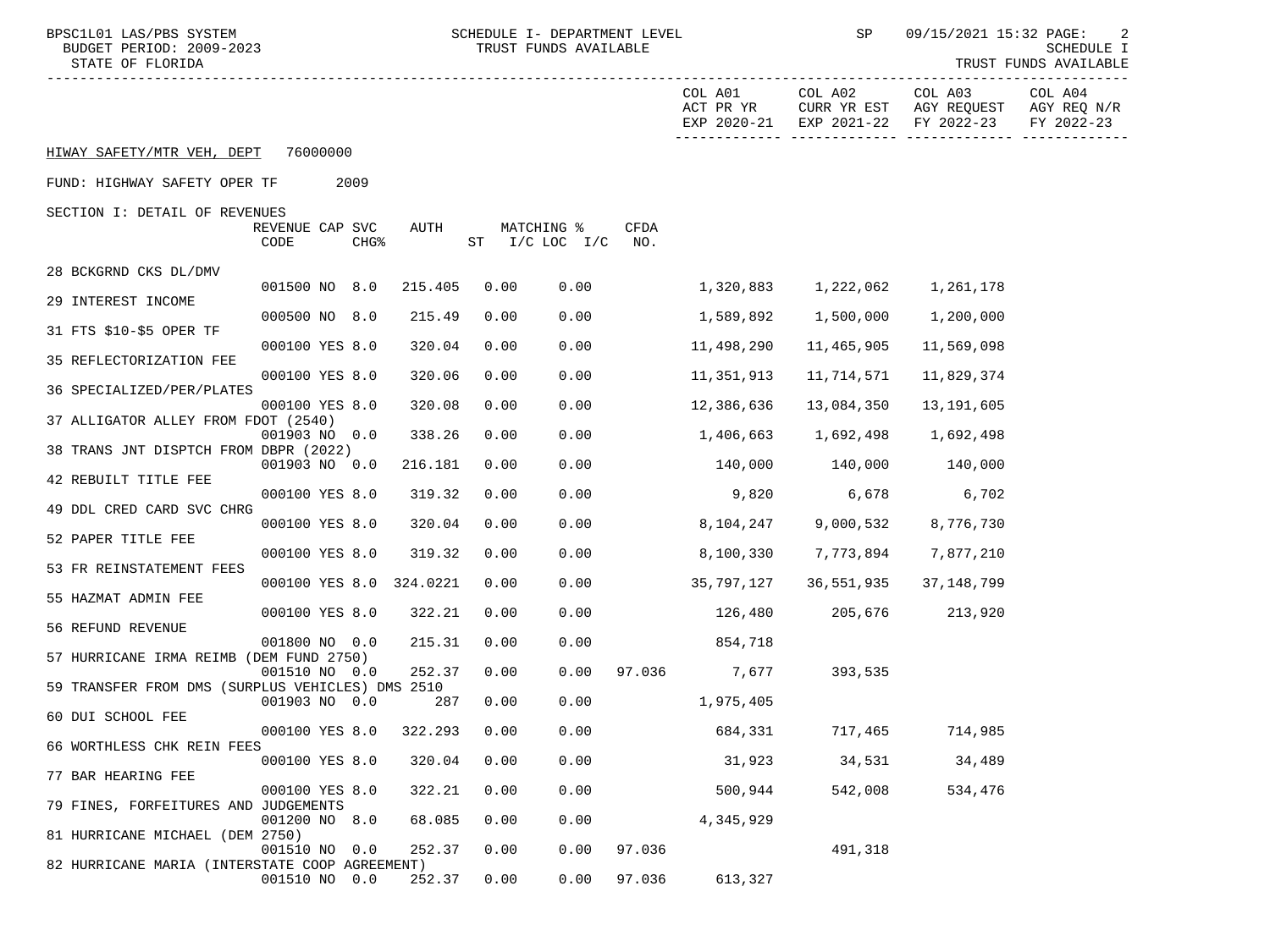| BPSC1L01 LAS/PBS SYSTEM<br>STATE OF FLORIDA                          | SCHEDULE I- DEPARTMENT LEVEL<br>BUDGET PERIOD: 2009-2023<br>TRUST FUNDS AVAILABLE |                  |         |                  | <b>SP</b> SP                 | 09/15/2021 15:32 PAGE:<br>3<br>SCHEDULE I<br>TRUST FUNDS AVAILABLE |                                  |                                              |                                                                                                      |            |
|----------------------------------------------------------------------|-----------------------------------------------------------------------------------|------------------|---------|------------------|------------------------------|--------------------------------------------------------------------|----------------------------------|----------------------------------------------|------------------------------------------------------------------------------------------------------|------------|
|                                                                      |                                                                                   |                  |         |                  |                              |                                                                    | COL A01<br>ACT PR YR             |                                              | COL A02 COL A03 COL A04<br>CURR YR EST AGY REQUEST AGY REQ N/R<br>EXP 2020-21 EXP 2021-22 FY 2022-23 | FY 2022-23 |
| HIWAY SAFETY/MTR VEH, DEPT 76000000                                  |                                                                                   |                  |         |                  |                              |                                                                    |                                  |                                              |                                                                                                      |            |
| FUND: HIGHWAY SAFETY OPER TF                                         |                                                                                   | 2009             |         |                  |                              |                                                                    |                                  |                                              |                                                                                                      |            |
| SECTION I: DETAIL OF REVENUES                                        | REVENUE CAP SVC<br>CODE                                                           | CHG <sup>8</sup> | AUTH    |                  | MATCHING %<br>ST I/C LOC I/C | CFDA<br>NO.                                                        |                                  |                                              |                                                                                                      |            |
| 83 HURRICANE DORIAN (DEM 2750)                                       |                                                                                   |                  |         |                  |                              |                                                                    |                                  |                                              |                                                                                                      |            |
| 84 HURRICANE SALLY (DEM 2750)                                        | 001510 NO 0.0                                                                     |                  | 252.37  | 0.00             | 0.00                         | 97.036                                                             |                                  | 1,579,150 119,381                            |                                                                                                      |            |
| 86 CESF GRARNT                                                       | 001510 NO 0.0                                                                     |                  | 252.37  | 0.00             | 0.00                         |                                                                    | 97.036 477,304 5,191             |                                              |                                                                                                      |            |
|                                                                      | 000700 NO 0.0                                                                     |                  | 216.181 | 0.00             | 0.00                         |                                                                    | 97.036 447,976 3,700,000         |                                              |                                                                                                      |            |
| 89 IGNITION INTERLOCK                                                | 000100 YES 8.0                                                                    |                  | 322.271 | 0.00             | 0.00                         |                                                                    |                                  | 81,756 81,756 80,947                         |                                                                                                      |            |
| 90 OTHER FEES                                                        | 000100 YES 8.0                                                                    |                  | 320.05  | 0.00             | 0.00                         |                                                                    | 5,422,272                        | 800,000                                      | 800,000                                                                                              |            |
| 91 MOTOR CARR GRANT REVS                                             | 000700 NO 0.0                                                                     |                  | 216.181 | 0.00             | 0.00                         |                                                                    | 20.218 13,687,967                | 12,773,111                                   | 12,773,111                                                                                           |            |
| 92 INDIRECT COST TRANSFER                                            |                                                                                   |                  |         |                  |                              |                                                                    |                                  |                                              |                                                                                                      |            |
| 96 INITIAL REGISTRATION FEE (FDOT GR)                                | 001599 NO 0.0                                                                     |                  | 215.32  | 0.00             | 0.00                         |                                                                    | 20.218  1,329,411  1,300,000     |                                              | 1,300,000                                                                                            |            |
|                                                                      | 000100 YES 0.0                                                                    |                  | 320.072 | 0.00             | 0.00                         |                                                                    | 43,955,331 39,897,000 38,620,289 | _________ ______________ ________            |                                                                                                      |            |
| TOTAL TO LINE B IN SECTION IV                                        |                                                                                   |                  |         |                  |                              |                                                                    |                                  | 529,706,930 522,156,463 520,775,968          |                                                                                                      |            |
| SECTION II: DETAIL OF NONOPERATING EXPENDITURES                      |                                                                                   |                  |         |                  |                              |                                                                    |                                  |                                              |                                                                                                      |            |
|                                                                      |                                                                                   |                  |         | OBJECT<br>CODE   | TRANSFER<br>TO BE            | CFDA<br>NO.                                                        |                                  |                                              |                                                                                                      |            |
| 01 TRANSFER TO BE 76210100<br>01 TRANSFER TO BE 76210100             |                                                                                   |                  |         | 810000<br>810000 |                              |                                                                    |                                  | 19,658,296-22,532,545-23,056,448-            | 45, 478, 514 - 52, 474, 731 - 50, 179, 903 -                                                         |            |
| 01 TRANSFER TO BE 76210100<br>01 TRANSFER TO BE 76210100             |                                                                                   |                  |         | 810000<br>810000 |                              |                                                                    |                                  | 2,744,927- 3,109,690- 3,109,690-             | 242, 207, 022-259, 286, 395-264, 869, 495-                                                           |            |
| 01 TRANSFER TO BE 76210100                                           |                                                                                   |                  |         | 810000           |                              |                                                                    |                                  | 36, 319, 156 - 40, 316, 520 - 40, 271, 520 - |                                                                                                      |            |
| 03 TRANSFER FROM BE 76010100-FCO<br>04 TRANSFER FROM BE 76100100-FCO |                                                                                   |                  |         | 810000<br>810000 |                              |                                                                    |                                  | 1, 127, 244 1, 127, 244                      | 637,511                                                                                              |            |
| 08 TRANSFER FROM BE 76010100                                         |                                                                                   |                  |         | 810000           |                              |                                                                    | 19,658,296                       | 22,532,545                                   | 23,056,448                                                                                           |            |
| 08 TRANSFER FROM BE 76010100 FCO                                     |                                                                                   |                  |         | 810000           |                              |                                                                    | 1,127,244-                       | 1,127,244-                                   |                                                                                                      |            |
| 09 TRANSFER FROM BE 76100100<br>10 TRANSFER FROM BE 76100400         |                                                                                   |                  |         | 810000           |                              |                                                                    | 242, 207, 022                    | 259, 286, 395                                | 264,869,495                                                                                          |            |
| 11 TRANSFER FROM BE 76100600                                         |                                                                                   |                  |         | 810000<br>810000 |                              |                                                                    | 2,744,927<br>36, 319, 156        | 3,109,690<br>40, 316, 520                    | 3,109,690<br>40, 271, 520                                                                            |            |
| 12 TRANSFER FROM BE 76400100                                         |                                                                                   |                  |         | 810000           |                              |                                                                    | 45, 478, 514                     | 52, 474, 731                                 | 50,179,903                                                                                           |            |
| 14 GENERAL REVENUE SERVICE CHARGE 8%                                 |                                                                                   |                  |         | 880800           |                              |                                                                    | 34, 295, 299                     | 34,585,744                                   | 34,954,195                                                                                           |            |
| 15 PAYMENTS TO LOCAL GOVERNMENTS                                     |                                                                                   |                  |         | 810191           |                              |                                                                    | 114,399                          |                                              |                                                                                                      |            |
| 18 STATE TRUST FUND RESERVE<br>19 TRUST FUND SWEEP PAYMENT           |                                                                                   |                  |         | 999000<br>990002 |                              |                                                                    | 10,000,000                       |                                              | 24, 378, 536                                                                                         |            |
|                                                                      |                                                                                   |                  |         |                  |                              |                                                                    |                                  |                                              |                                                                                                      |            |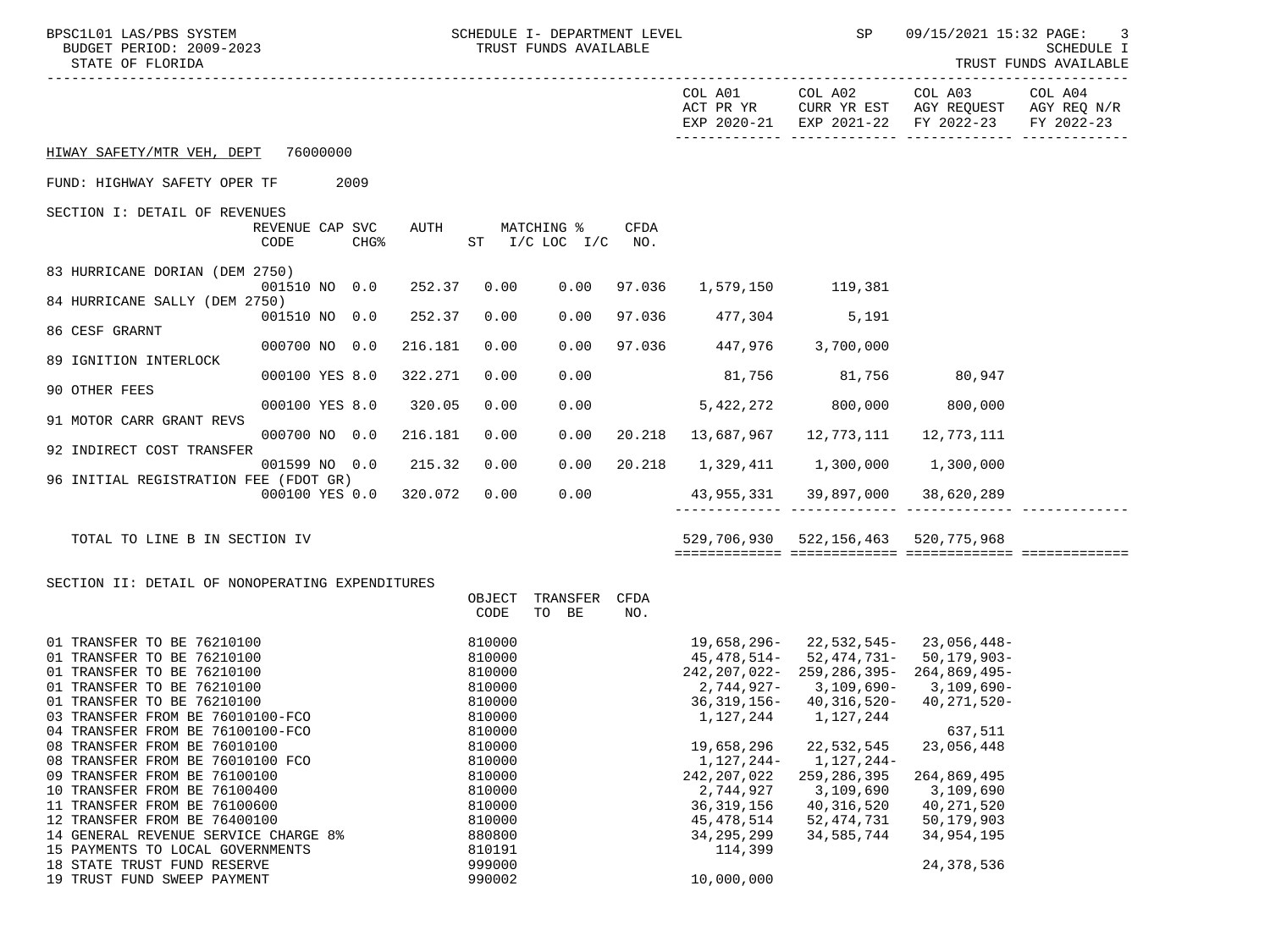| BPSC1L01 LAS/PBS SYSTEM<br>BUDGET PERIOD: 2009-2023<br>STATE OF FLORIDA                                                                                                                                                                                                                                                                                | SCHEDULE I- DEPARTMENT LEVEL<br>TRUST FUNDS AVAILABLE                                                      |                                                                                                                                         | SP                                                                                                  | 09/15/2021 15:32 PAGE:                                                                                                            | 4<br>SCHEDULE I<br>TRUST FUNDS AVAILABLE |
|--------------------------------------------------------------------------------------------------------------------------------------------------------------------------------------------------------------------------------------------------------------------------------------------------------------------------------------------------------|------------------------------------------------------------------------------------------------------------|-----------------------------------------------------------------------------------------------------------------------------------------|-----------------------------------------------------------------------------------------------------|-----------------------------------------------------------------------------------------------------------------------------------|------------------------------------------|
|                                                                                                                                                                                                                                                                                                                                                        |                                                                                                            |                                                                                                                                         |                                                                                                     | COL A01 COL A02 COL A03 COL A04<br>ACT PR YR CURR YR EST AGY REQUEST AGY REQ N/R<br>EXP 2020-21 EXP 2021-22 FY 2022-23 FY 2022-23 |                                          |
| HIWAY SAFETY/MTR VEH, DEPT 76000000                                                                                                                                                                                                                                                                                                                    |                                                                                                            |                                                                                                                                         |                                                                                                     |                                                                                                                                   |                                          |
| FUND: HIGHWAY SAFETY OPER TF<br>2009                                                                                                                                                                                                                                                                                                                   |                                                                                                            |                                                                                                                                         |                                                                                                     |                                                                                                                                   |                                          |
| SECTION II: DETAIL OF NONOPERATING EXPENDITURES                                                                                                                                                                                                                                                                                                        | OBJECT TRANSFER CFDA<br>TO BE<br>CODE                                                                      | NO.                                                                                                                                     |                                                                                                     |                                                                                                                                   |                                          |
| 44 ASSESSMENT OF INVESTMENTS<br>74 TRANSFER FROM BE 76100100 FCO<br>77 INDIRECT COST AGENCY PORTION<br>78 INDIRECT COST DUE TO GR<br>80 TRANSFER TO 2510 FDLE/BACKGROUND CHECKS 810187<br>85 PAYMENTS TO TSA/BACKGROUND CHECKS<br>88 REFUNDS OF NONSTATE REVENUES                                                                                      | 830000<br>810000<br>810000<br>810000<br>810187<br>860000                                                   | 111,137<br>1,329,411<br>57,108<br>475,832<br>438,084<br>2,297                                                                           |                                                                                                     | $637,511-$                                                                                                                        |                                          |
| TOTAL TO LINE E IN SECTION IV                                                                                                                                                                                                                                                                                                                          |                                                                                                            |                                                                                                                                         | 46,823,567 34,585,744 59,332,731                                                                    |                                                                                                                                   |                                          |
| SECTION III: ADJUSTMENTS                                                                                                                                                                                                                                                                                                                               |                                                                                                            |                                                                                                                                         |                                                                                                     |                                                                                                                                   |                                          |
|                                                                                                                                                                                                                                                                                                                                                        | OBJECT<br>CODE                                                                                             |                                                                                                                                         |                                                                                                     |                                                                                                                                   |                                          |
| 03 PART B CERTIFIED FORWARD FY 19-20<br>06 FCO CERTIFIED FORWARD<br>12 ADVANCES TO OTHER FUNDS<br>13 FCO REVERSION<br>16 CHANGE IN UNCOLLECTABLE ACCOUNTS<br>17 A JUST BEG FUND BALANCE AP NOT CERTIFIED<br>19 SEPTEMBER REVERSIONS<br>30 ADVANCES FROM OTHER FUNDS<br>34 ADJUSTMENTS TO PREPAIDS<br>35 PY FUND BALANCE ADJ COVID<br>36 FCO ADJUSTMENT | 991000<br>991000<br>991000<br>991000<br>991000<br>991000<br>991000<br>991000<br>991000<br>991000<br>991000 | 6,928,713-<br>11,570,185–<br>450,000<br>12,122<br>274,087-<br>1,268,227<br>1,030,854<br>$100,000 -$<br>81,892<br>52,826,297-<br>- 187 - |                                                                                                     |                                                                                                                                   |                                          |
| TOTAL TO LINE H IN SECTION IV                                                                                                                                                                                                                                                                                                                          |                                                                                                            | 68,856,374-                                                                                                                             |                                                                                                     |                                                                                                                                   |                                          |
| SECTION IV: SUMMARY                                                                                                                                                                                                                                                                                                                                    |                                                                                                            |                                                                                                                                         |                                                                                                     |                                                                                                                                   |                                          |
| UNRESERVED FUND BALANCE - JULY 1<br>ADD: REVENUES (FROM SECTION I)<br>TOTAL FUNDS AVAILABLE (LINE A + LINE B)<br>LESS: OPERATING EXPENDITURES<br>LESS: NONOPERATING EXPENDITURES (SECTION II)<br>LESS: FIXED CAPITAL OUTLAY (TOTAL ONLY)<br>UNRESERVED FUND BALANCE - JUNE 30 - BEFORE ADJ<br>NET ADJUSTMENTS (FROM SECTION III)                       | (A)<br>(B)<br>(C)<br>(D)<br>(E)<br>(F)<br>(G)<br>(H)                                                       | 152,339,845<br>529,706,930<br>682,046,775<br>459, 455, 227<br>46,823,567<br>1,127,057<br>174,640,924<br>68,856,374-                     | 105,784,550<br>522, 156, 463<br>627,941,013<br>499,591,980<br>34,585,744<br>1,127,244<br>92,636,045 | 92,636,045<br>520, 775, 968<br>613, 412, 013<br>507,745,964<br>59,332,731<br>5,220,780<br>41, 112, 538                            | 12,710,694<br>5,220,780                  |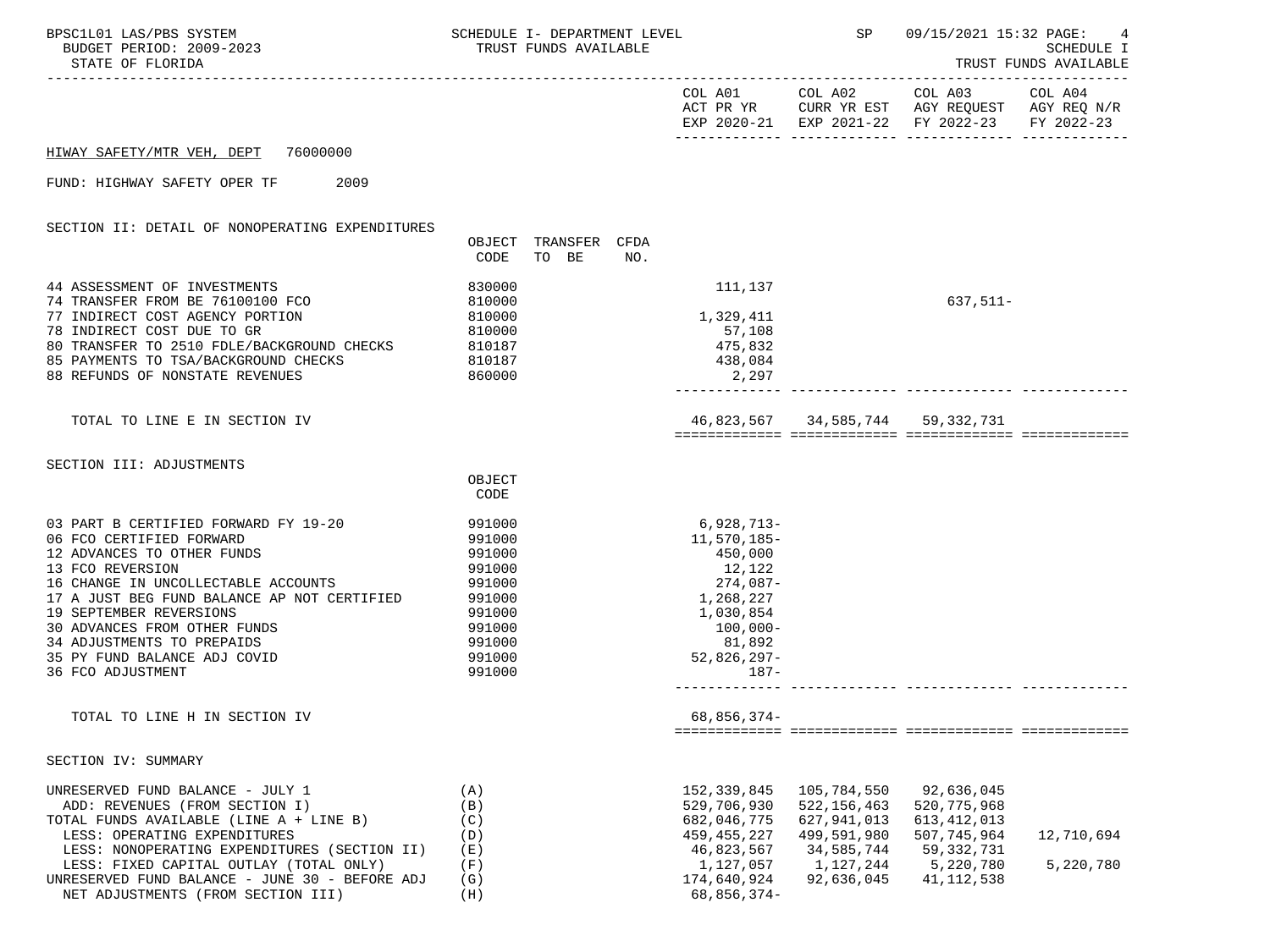| BPSC1L01 LAS/PBS SYSTEM<br>BUDGET PERIOD: 2009-2023<br>STATE OF FLORIDA |                | SCHEDULE I- DEPARTMENT LEVEL<br>TRUST FUNDS AVAILABLE      |                        |                                   | 09/15/2021 15:32 PAGE: 5<br><b>SCHEDULE I</b><br>TRUST FUNDS AVAILABLE                             |            |
|-------------------------------------------------------------------------|----------------|------------------------------------------------------------|------------------------|-----------------------------------|----------------------------------------------------------------------------------------------------|------------|
|                                                                         |                |                                                            | COL A01<br>EXP 2020-21 |                                   | COL A02 COL A03 COL A04<br>ACT PR YR CURR YR EST AGY REQUEST AGY REQ N/R<br>EXP 2021-22 FY 2022-23 | FY 2022-23 |
| HIWAY SAFETY/MTR VEH, DEPT 76000000                                     |                |                                                            |                        |                                   |                                                                                                    |            |
| FUND: HIGHWAY SAFETY OPER TF<br>2009                                    |                |                                                            |                        |                                   |                                                                                                    |            |
| SECTION IV: SUMMARY                                                     |                |                                                            |                        |                                   |                                                                                                    |            |
| ADJUSTED UNRESERVED FUND BALANCE - JUNE 30 $(1)$                        |                |                                                            |                        | 105,784,550 92,636,045 41,112,538 |                                                                                                    |            |
| TOTAL UNRESERVED FUND BALANCE FROM STATEWIDE CFO FILE:                  |                |                                                            | 152,339,845            |                                   |                                                                                                    |            |
| SCHEDULE IB: DETAIL OF UNRESERVED FUND BALANCE                          | FUNDING SOURCE | $STATE(S)$ RESTRICTED $(R)$<br>NONSTATE(N) UNRESTRICTED(U) |                        |                                   |                                                                                                    |            |
| 01 DRIVER LICENSE & MOTOR VEHICLE FEES                                  | S<br>S         | $\mathbf U$<br>$\mathbb{R}$                                |                        | 105,702,794 92,554,289 41,031,591 | 81,756 81,756 80,947                                                                               |            |
| 02 IGNITION INTERLOCK DEVICE                                            |                |                                                            |                        |                                   |                                                                                                    |            |
| ADJUSTED UNRESERVED FUND BALANCE - JUNE 30                              |                |                                                            |                        | 105,784,550 92,636,045 41,112,538 |                                                                                                    |            |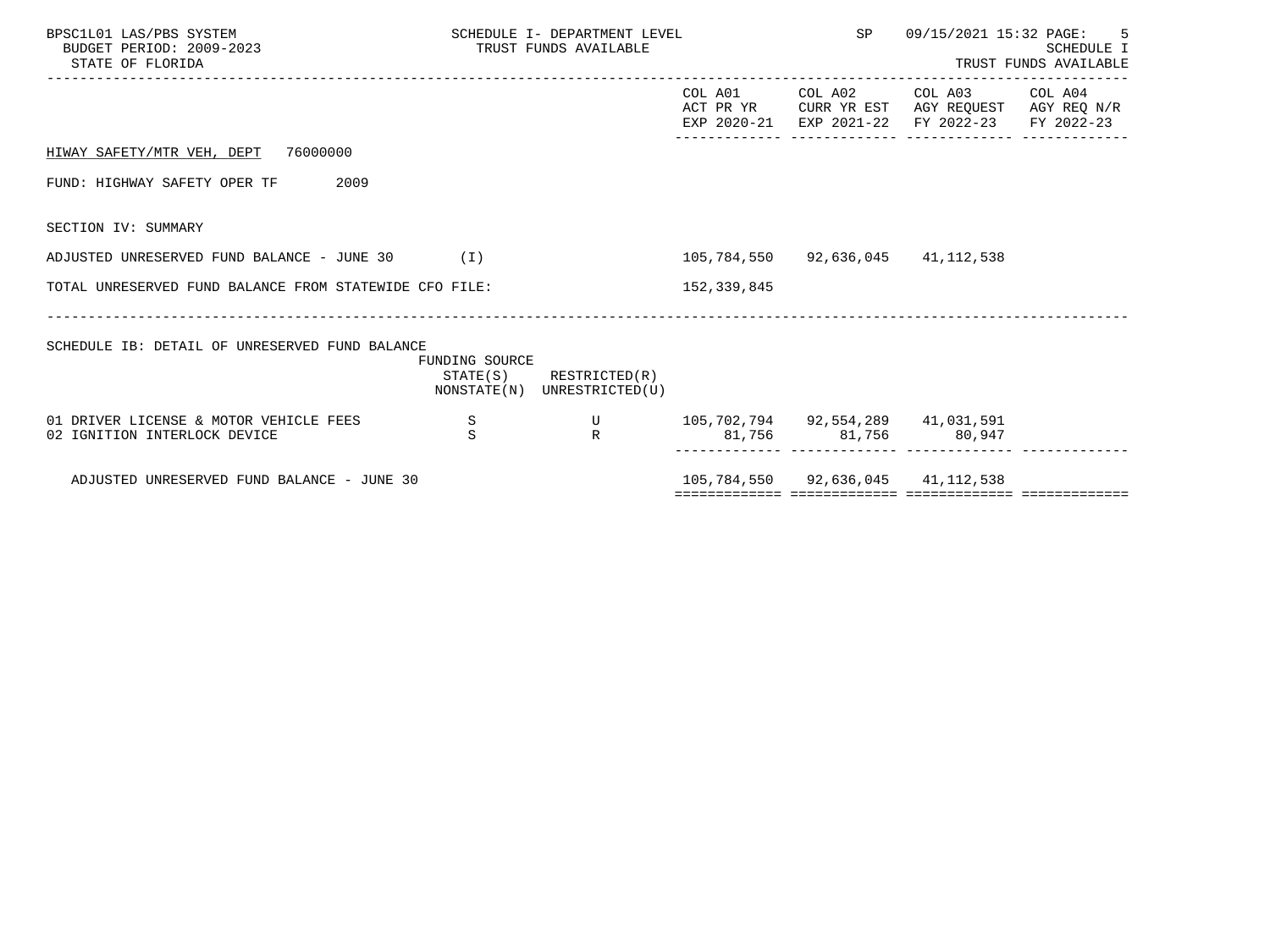| SCHEDULE I- DEPARTMENT LEVEL<br>BPSC1L01 LAS/PBS SYSTEM<br>BUDGET PERIOD: 2009-2023<br>STATE OF FLORIDA |                  | TRUST FUNDS AVAILABLE                 |             |                                |                         | SP 09/15/2021 15:32 PAGE:                                                                                              | -6<br>SCHEDULE I<br>TRUST FUNDS AVAILABLE |
|---------------------------------------------------------------------------------------------------------|------------------|---------------------------------------|-------------|--------------------------------|-------------------------|------------------------------------------------------------------------------------------------------------------------|-------------------------------------------|
|                                                                                                         |                  |                                       |             |                                |                         | COL A01 COL A02 COL A03 COL A04<br>ACT PR YR CURR YR EST AGY REQUEST AGY REQ N/R<br>EXP 2020-21 EXP 2021-22 FY 2022-23 | FY 2022-23                                |
| HIWAY SAFETY/MTR VEH, DEPT 76000000                                                                     |                  |                                       |             |                                |                         |                                                                                                                        |                                           |
| FUND: FEDERAL GRANTS TRUST FUND<br>2261                                                                 |                  |                                       |             |                                |                         |                                                                                                                        |                                           |
| SECTION I: DETAIL OF REVENUES                                                                           |                  |                                       |             |                                |                         |                                                                                                                        |                                           |
| REVENUE CAP SVC<br>CHG <sup>8</sup><br>CODE                                                             |                  | AUTH MATCHING %<br>ST I/C LOC I/C NO. | <b>CFDA</b> |                                |                         |                                                                                                                        |                                           |
| 01 FARS FATALITY ANALYSIS 2017-21<br>000700 NO 0.0<br>215.197                                           | 0.00             | 0.00                                  |             | 20.614 596,555 426,198 600,000 |                         |                                                                                                                        |                                           |
| 02 LEGAL TRAINING HEARING OFS TSFR FROM DOT 2540                                                        |                  |                                       |             |                                |                         |                                                                                                                        |                                           |
| 001510 NO 0.0<br>215.197<br>03 CRASH AND CITATION DATA ACCURACY FRM DOT 2540                            | 0.00             | 0.00                                  |             | 20.616 21,148 35,500 35,500    |                         |                                                                                                                        |                                           |
| 001510 NO 0.0<br>215.197                                                                                | 0.00             | 0.00                                  |             | 20.616 131,264 131,000 131,000 |                         |                                                                                                                        |                                           |
| 15 DRIVE WITH CARE<br>001510 NO 0.0<br>215.197                                                          | 0.00             | 0.00                                  | 20.600      |                                | 99 32,000 32,000        |                                                                                                                        |                                           |
| 34 VICTIM'S ADVOCATE SERVICES FROM AG 2261                                                              |                  |                                       |             |                                |                         |                                                                                                                        |                                           |
| 001510 NO 0.0<br>215.197<br>38 DUI CENTRALIZED RESPOSITORY DATABASE                                     | 0.00             | 0.00                                  | 16.575      |                                | 217,059 366,242 366,242 |                                                                                                                        |                                           |
| 001510 NO 0.0<br>215.197                                                                                | 0.00             | 0.00                                  | 20.600      | 200,000                        |                         |                                                                                                                        |                                           |
| 39 2021 DRIVER DATA IMPROVEMENT (DOT 2540)<br>001510 NO 0.0<br>215.197                                  | 0.00             | 0.00                                  |             | 20.616 2,150 104,557 104,557   |                         |                                                                                                                        |                                           |
| 40 TRAINING DL HEARINGS 2021<br>001510 NO 0.0<br>215.197                                                | 0.00             | 0.00                                  |             | 20.616 350 31,900 31,900       |                         |                                                                                                                        |                                           |
| 41 ENHANCED DUI ENFORCEMENT                                                                             |                  |                                       |             |                                |                         |                                                                                                                        |                                           |
| 001510 NO 0.0 215.197                                                                                   | 0.00             | 0.00                                  |             | 20.616 121,560 250,740 250,000 |                         |                                                                                                                        |                                           |
| TOTAL TO LINE B IN SECTION IV                                                                           |                  |                                       |             |                                |                         | 1,290,185 1,378,137 1,551,199                                                                                          |                                           |
|                                                                                                         |                  |                                       |             |                                |                         |                                                                                                                        |                                           |
| SECTION II: DETAIL OF NONOPERATING EXPENDITURES                                                         |                  |                                       |             |                                |                         |                                                                                                                        |                                           |
|                                                                                                         | CODE             | OBJECT TRANSFER CFDA<br>TO BE         | NO.         |                                |                         |                                                                                                                        |                                           |
| 02 TRANSFER TO GR (INDIRECT COST)                                                                       | 810133           |                                       |             | 1,172                          |                         |                                                                                                                        |                                           |
| 04 TRANSFER FROM BE 76100100<br>05 TRANSFER FROM BE 76100100                                            |                  | 810000 76100100<br>810000 76100100    |             | $443,942$ $411,383$ $411,383$  |                         | $443,942 - 411,383 - 411,383 -$                                                                                        |                                           |
|                                                                                                         |                  |                                       |             |                                |                         |                                                                                                                        |                                           |
| TOTAL TO LINE E IN SECTION IV                                                                           |                  |                                       |             | 1,172                          |                         |                                                                                                                        |                                           |
|                                                                                                         |                  |                                       |             |                                |                         |                                                                                                                        |                                           |
| SECTION III: ADJUSTMENTS                                                                                |                  |                                       |             |                                |                         |                                                                                                                        |                                           |
|                                                                                                         | OBJECT<br>CODE   |                                       |             |                                |                         |                                                                                                                        |                                           |
| 04 LONG TERM ADVANCES                                                                                   | 991000           |                                       |             | 625,000                        |                         |                                                                                                                        |                                           |
| 05 ADJUSTMENT TO ACCOUNTS RECEIVABLE<br>10 ROUNDING                                                     | 991000<br>991000 |                                       |             | 17<br>$1 -$                    |                         |                                                                                                                        |                                           |
|                                                                                                         |                  |                                       |             |                                |                         |                                                                                                                        |                                           |

------------- ------------- ------------- -------------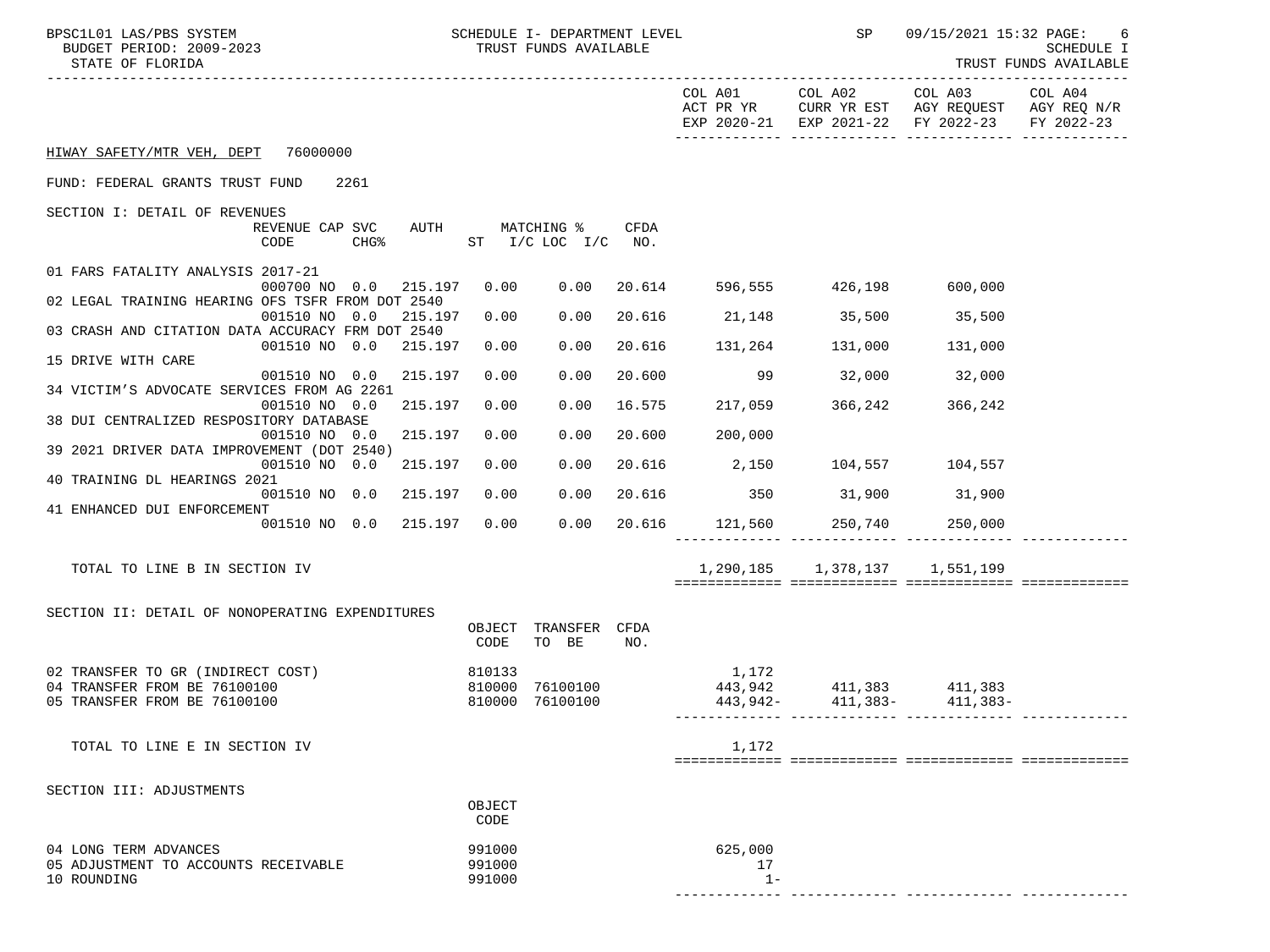| BPSC1L01 LAS/PBS SYSTEM<br>BUDGET PERIOD: 2009-2023<br>STATE OF FLORIDA                                                                                                                                                                                                                                                          |                                                      | SCHEDULE I- DEPARTMENT LEVEL<br>TRUST FUNDS AVAILABLE      |                                                                    | SP                                                                                                                                     | 09/15/2021 15:32 PAGE:<br><b>SCHEDULE I</b><br>TRUST FUNDS AVAILABLE                                                              |  |
|----------------------------------------------------------------------------------------------------------------------------------------------------------------------------------------------------------------------------------------------------------------------------------------------------------------------------------|------------------------------------------------------|------------------------------------------------------------|--------------------------------------------------------------------|----------------------------------------------------------------------------------------------------------------------------------------|-----------------------------------------------------------------------------------------------------------------------------------|--|
|                                                                                                                                                                                                                                                                                                                                  |                                                      |                                                            |                                                                    |                                                                                                                                        | COL A01 COL A02 COL A03 COL A04<br>ACT PR YR CURR YR EST AGY REQUEST AGY REQ N/R<br>EXP 2020-21 EXP 2021-22 FY 2022-23 FY 2022-23 |  |
| HIWAY SAFETY/MTR VEH, DEPT 76000000                                                                                                                                                                                                                                                                                              |                                                      |                                                            |                                                                    |                                                                                                                                        |                                                                                                                                   |  |
| FUND: FEDERAL GRANTS TRUST FUND<br>2261                                                                                                                                                                                                                                                                                          |                                                      |                                                            |                                                                    |                                                                                                                                        |                                                                                                                                   |  |
| SECTION III: ADJUSTMENTS                                                                                                                                                                                                                                                                                                         | OBJECT<br>CODE                                       |                                                            |                                                                    |                                                                                                                                        |                                                                                                                                   |  |
| TOTAL TO LINE H IN SECTION IV                                                                                                                                                                                                                                                                                                    |                                                      |                                                            | 625,016                                                            |                                                                                                                                        |                                                                                                                                   |  |
| SECTION IV: SUMMARY                                                                                                                                                                                                                                                                                                              |                                                      |                                                            |                                                                    |                                                                                                                                        |                                                                                                                                   |  |
| UNRESERVED FUND BALANCE - JULY 1<br>ADD: REVENUES (FROM SECTION I)<br>TOTAL FUNDS AVAILABLE (LINE A + LINE B)<br>LESS: OPERATING EXPENDITURES<br>LESS: NONOPERATING EXPENDITURES (SECTION II)<br>LESS: FIXED CAPITAL OUTLAY (TOTAL ONLY)<br>UNRESERVED FUND BALANCE - JUNE 30 - BEFORE ADJ<br>NET ADJUSTMENTS (FROM SECTION III) | (A)<br>(B)<br>(C)<br>(D)<br>(E)<br>(F)<br>(G)<br>(H) |                                                            | 1,290,185<br>1,915,185<br>1,341,293<br>1,172<br>572,720<br>625,016 | 625,000 1,197,736 837,397<br>$1,378,137$<br>$2,575,873$<br>$1,738,476$<br>$2,388,596$<br>$1,738,476$<br>$1,738,476$<br>837,397 650,120 |                                                                                                                                   |  |
| ADJUSTED UNRESERVED FUND BALANCE - JUNE 30 (I)                                                                                                                                                                                                                                                                                   |                                                      |                                                            | 1,197,736                                                          | 837,397 650,120                                                                                                                        |                                                                                                                                   |  |
| TOTAL UNRESERVED FUND BALANCE FROM STATEWIDE CFO FILE:<br>SCHEDULE IB: DETAIL OF UNRESERVED FUND BALANCE<br>01 RESTRICTED FUND BALANCE MS FED GRANTS N                                                                                                                                                                           | FUNDING SOURCE                                       | $STATE(S)$ RESTRICTED $(R)$<br>NONSTATE(N) UNRESTRICTED(U) | 625,000                                                            | 1,197,736 837,397 650,120                                                                                                              |                                                                                                                                   |  |
|                                                                                                                                                                                                                                                                                                                                  |                                                      |                                                            |                                                                    | _____ ______________ _____                                                                                                             |                                                                                                                                   |  |
| ADJUSTED UNRESERVED FUND BALANCE - JUNE 30                                                                                                                                                                                                                                                                                       |                                                      |                                                            |                                                                    | 1,197,736 837,397 650,120                                                                                                              |                                                                                                                                   |  |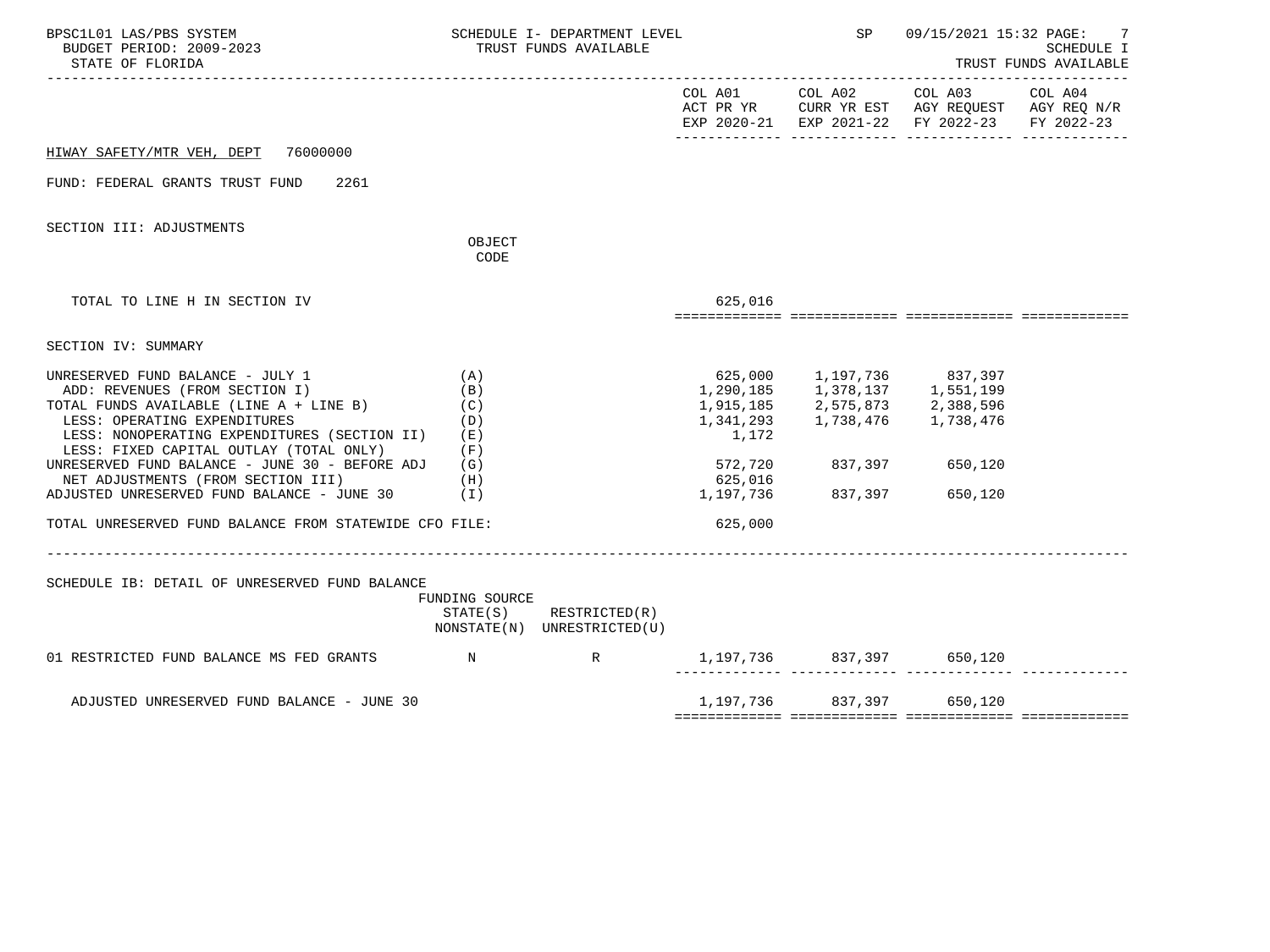| BPSC1L01 LAS/PBS SYSTEM<br>BUDGET PERIOD: 2009-2023<br>STATE OF FLORIDA                                                                                                                                                                                                                                                                                                                                                                               | SCHEDULE I- DEPARTMENT LEVEL<br>TRUST FUNDS AVAILABLE                                    |                                                                                                                                                             | SP                                                                            | 09/15/2021 15:32 PAGE:<br>8<br>SCHEDULE I<br>TRUST FUNDS AVAILABLE                                                     |            |
|-------------------------------------------------------------------------------------------------------------------------------------------------------------------------------------------------------------------------------------------------------------------------------------------------------------------------------------------------------------------------------------------------------------------------------------------------------|------------------------------------------------------------------------------------------|-------------------------------------------------------------------------------------------------------------------------------------------------------------|-------------------------------------------------------------------------------|------------------------------------------------------------------------------------------------------------------------|------------|
|                                                                                                                                                                                                                                                                                                                                                                                                                                                       |                                                                                          |                                                                                                                                                             |                                                                               | COL A01 COL A02 COL A03 COL A04<br>ACT PR YR CURR YR EST AGY REQUEST AGY REQ N/R<br>EXP 2020-21 EXP 2021-22 FY 2022-23 | FY 2022-23 |
| HIWAY SAFETY/MTR VEH, DEPT 76000000                                                                                                                                                                                                                                                                                                                                                                                                                   |                                                                                          |                                                                                                                                                             |                                                                               |                                                                                                                        |            |
| FUND: GAS TAX COLLECTION TF 2319                                                                                                                                                                                                                                                                                                                                                                                                                      |                                                                                          |                                                                                                                                                             |                                                                               |                                                                                                                        |            |
| SECTION I: DETAIL OF REVENUES<br>REVENUE CAP SVC AUTH<br>CODE                                                                                                                                                                                                                                                                                                                                                                                         | MATCHING %<br><b>CFDA</b><br>CHG <sup>&amp;</sup> ST I/C LOC I/C NO.                     |                                                                                                                                                             |                                                                               |                                                                                                                        |            |
| 01 REVENUE CONF INTERNATIONAL FUEL TAX AGREEMENT<br>004000 NO 0.0 206.41                                                                                                                                                                                                                                                                                                                                                                              | $0.00$ 19,755,534 29,600,000 30,200,000<br>0.00                                          |                                                                                                                                                             |                                                                               |                                                                                                                        |            |
| 02 REFUNDS<br>001800 NO 0.0 GAA 0.00                                                                                                                                                                                                                                                                                                                                                                                                                  | 0.00                                                                                     | 1,091                                                                                                                                                       |                                                                               |                                                                                                                        |            |
|                                                                                                                                                                                                                                                                                                                                                                                                                                                       |                                                                                          |                                                                                                                                                             |                                                                               |                                                                                                                        |            |
| TOTAL TO LINE B IN SECTION IV                                                                                                                                                                                                                                                                                                                                                                                                                         |                                                                                          |                                                                                                                                                             | 19,756,625 29,600,000 30,200,000                                              |                                                                                                                        |            |
| SECTION II: DETAIL OF NONOPERATING EXPENDITURES<br>01 TRANSFER TO BE 76210100<br>02 TRANSFER TO BE 76210100<br>03 DEP-COASTAL PROT TF(310022)37202099001 810000<br>04 DEP-COASTAL PROT TF (310022) 37202780001                                                                                                                                                                                                                                        | OBJECT TRANSFER CFDA<br>TO BE<br>CODE<br>NO.<br>76210100<br>810000<br>76210100<br>810000 | 929,347 965,598 1,240,598                                                                                                                                   |                                                                               |                                                                                                                        |            |
| 05 ALLOC OF FUEL TAX COUNTIES (310050)<br>06 DOR-LOC OPTION FL TAX (310162)73742448001 810000<br>07 FUEL TAX DIS OTHER JURIS (310363) 810000<br>08 FDOT-ST TRANS TF (315070) 55102541001 810000<br>09 SBA-CONSTITUTIONAL TAX (315074)<br>10 DOR REV SHAR MUNIC (315078)-73742501001 810000<br>11 TRANSFER FROM 76100100 810000 810000<br>12 TRANSFER FROM 76400100 810000 810000<br>13 REFUND OF STATE REVENUES 810000<br>13 REFUND OF STATE REVENUES | 810000<br>810000<br>76210100<br>76210100<br>810000                                       | 1,441 1,500<br>451,075 500,000<br>3,538,484<br>570,690<br>11,651,393<br>$1,658,674$ $1,300,000$ $1,300,000$<br>$929,347 - 965,598 - 1,240,598 -$<br>376,992 | $4,000,000$ $4,200,000$<br>1,200,000<br>15,100,000<br>451,593 700,000 700,000 | 1,500<br>700,000<br>1,200,000<br>15,700,000<br>$32,565 - 258,609 - 258,609 -$                                          |            |
| TOTAL TO LINE E IN SECTION IV                                                                                                                                                                                                                                                                                                                                                                                                                         |                                                                                          |                                                                                                                                                             | 19,652,641 24,201,500 25,201,500                                              |                                                                                                                        |            |
| SECTION III: ADJUSTMENTS                                                                                                                                                                                                                                                                                                                                                                                                                              | OBJECT<br>CODE                                                                           |                                                                                                                                                             |                                                                               |                                                                                                                        |            |
| 01 SEPTEMBER REVERSIONS<br>02 CERTIFIED FORWARD PART B FY 19-20<br>03 AP NOT CERTIFIED (OPERATING CATEGORIES)<br>04 ROUNDING                                                                                                                                                                                                                                                                                                                          | 991000<br>991000<br>991000<br>991000                                                     | 72,709<br>$153,747-$<br>829<br>$2 -$                                                                                                                        |                                                                               |                                                                                                                        |            |
| TOTAL TO LINE H IN SECTION IV                                                                                                                                                                                                                                                                                                                                                                                                                         |                                                                                          | $80, 211 -$                                                                                                                                                 |                                                                               |                                                                                                                        |            |

============= ============= ============= =============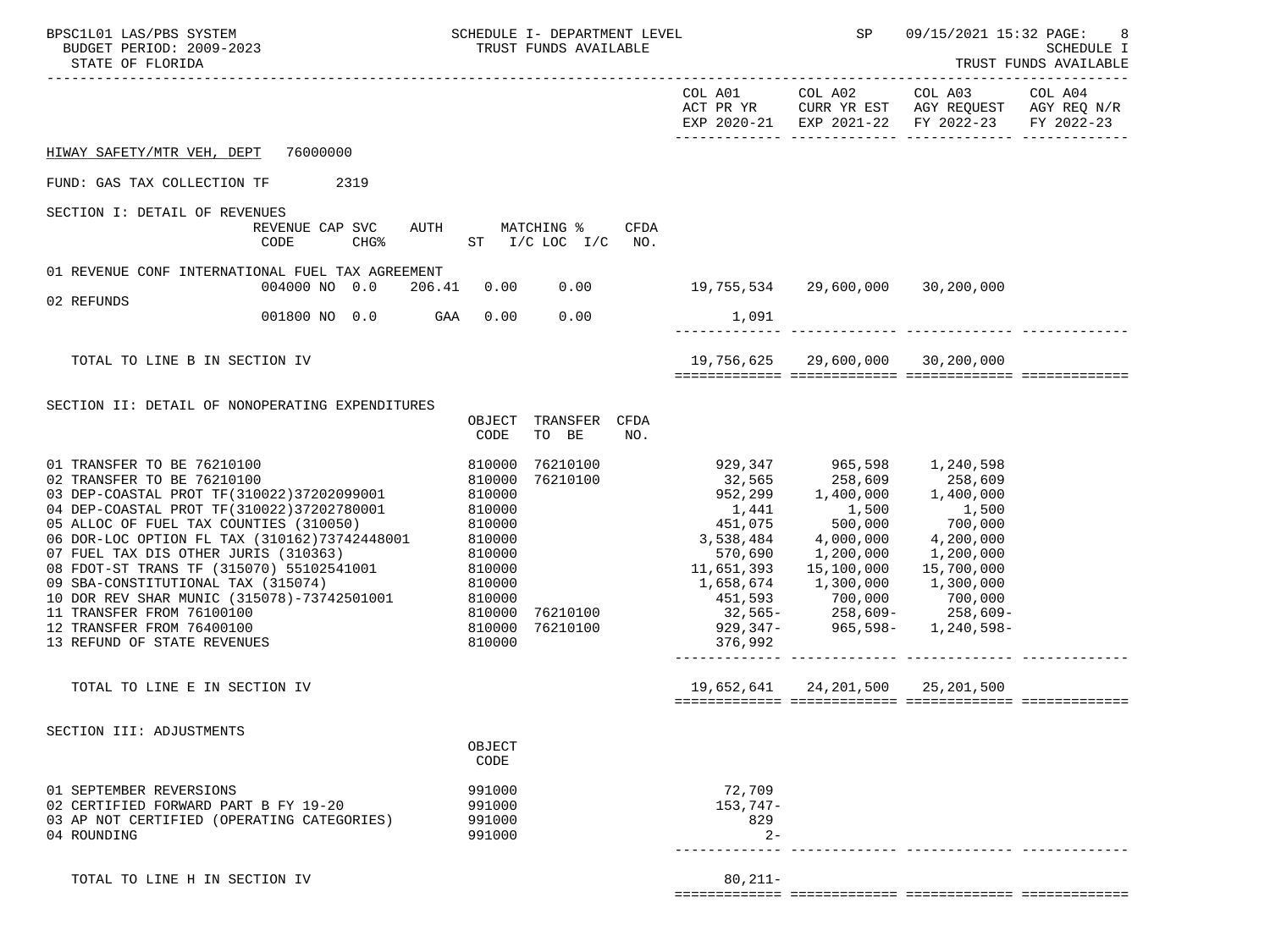| BPSC1L01 LAS/PBS SYSTEM<br>BUDGET PERIOD: 2009-2023<br>STATE OF FLORIDA                                                                                                                                                                                                                                                                                                                                                                             |                                               | SCHEDULE I- DEPARTMENT LEVEL<br>TRUST FUNDS AVAILABLE      |                                                    | SP                                                                                                                                 | 09/15/2021 15:32 PAGE:<br><b>SCHEDULE I</b><br>TRUST FUNDS AVAILABLE                                   |            |
|-----------------------------------------------------------------------------------------------------------------------------------------------------------------------------------------------------------------------------------------------------------------------------------------------------------------------------------------------------------------------------------------------------------------------------------------------------|-----------------------------------------------|------------------------------------------------------------|----------------------------------------------------|------------------------------------------------------------------------------------------------------------------------------------|--------------------------------------------------------------------------------------------------------|------------|
|                                                                                                                                                                                                                                                                                                                                                                                                                                                     |                                               |                                                            |                                                    | COL A01 COL A02                                                                                                                    | COL A03 COL A04<br>ACT PR YR CURR YR EST AGY REQUEST AGY REQ N/R<br>EXP 2020-21 EXP 2021-22 FY 2022-23 | FY 2022-23 |
| HIWAY SAFETY/MTR VEH, DEPT 76000000                                                                                                                                                                                                                                                                                                                                                                                                                 |                                               |                                                            |                                                    |                                                                                                                                    |                                                                                                        |            |
| FUND: GAS TAX COLLECTION TF<br>2319                                                                                                                                                                                                                                                                                                                                                                                                                 |                                               |                                                            |                                                    |                                                                                                                                    |                                                                                                        |            |
| SECTION IV: SUMMARY                                                                                                                                                                                                                                                                                                                                                                                                                                 |                                               |                                                            |                                                    |                                                                                                                                    |                                                                                                        |            |
| UNRESERVED FUND BALANCE - JULY 1<br>ADD: REVENUES (FROM SECTION I)<br>TOTAL FUNDS AVAILABLE (LINE A + LINE B)<br>LESS: OPERATING EXPENDITURES<br>LESS: NONOPERATING EXPENDITURES (SECTION II)<br>LESS: FIXED CAPITAL OUTLAY (TOTAL ONLY)<br>UNRESERVED FUND BALANCE - JUNE 30 - BEFORE ADJ (G)<br>NET ADJUSTMENTS (FROM SECTION III)<br>(H)<br>ADJUSTED UNRESERVED FUND BALANCE - JUNE 30<br>TOTAL UNRESERVED FUND BALANCE FROM STATEWIDE CFO FILE: | (A)<br>(B)<br>(C)<br>(D)<br>(E)<br>(F)<br>(I) |                                                            | 19,756,625<br>24,996,275<br>$80,211-$<br>5,239,650 | 5, 239, 650 757, 543 914, 272<br>29,600,000<br>30, 357, 543<br>19,652,641 24,201,500<br>837,754 914,272 396,001<br>757,543 914,272 | 30,200,000<br>31,114,272<br>4,505,880 5,241,771 5,516,771<br>25,201,500<br>396,001                     | 275,000    |
| SCHEDULE IB: DETAIL OF UNRESERVED FUND BALANCE                                                                                                                                                                                                                                                                                                                                                                                                      | FUNDING SOURCE                                | $STATE(S)$ RESTRICTED $(R)$<br>NONSTATE(N) UNRESTRICTED(U) |                                                    |                                                                                                                                    |                                                                                                        |            |
| 01 RESTRICTED PER 206.45, F.S.                                                                                                                                                                                                                                                                                                                                                                                                                      | S                                             | R                                                          |                                                    |                                                                                                                                    | 757,543 914,272 396,001<br>.comun concertational concertations concertation                            |            |
| ADJUSTED UNRESERVED FUND BALANCE - JUNE 30                                                                                                                                                                                                                                                                                                                                                                                                          |                                               |                                                            |                                                    | 757,543 914,272 396,001                                                                                                            |                                                                                                        |            |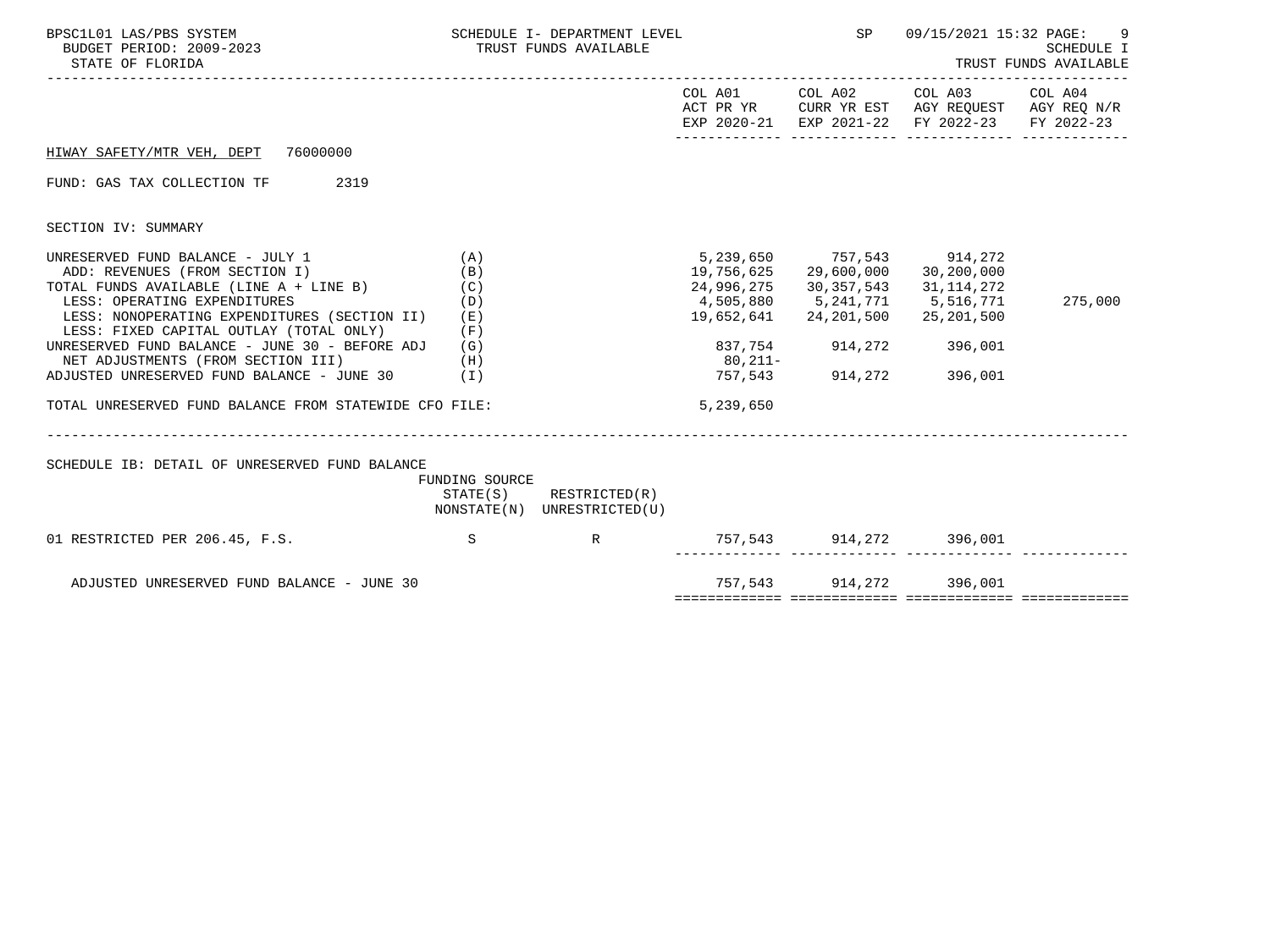| BPSC1L01 LAS/PBS SYSTEM<br>BUDGET PERIOD: 2009-2023<br>STATE OF FLORIDA                                                 | SCHEDULE I- DEPARTMENT LEVEL<br>TRUST FUNDS AVAILABLE |                               |      |                        | SP                    | 09/15/2021 15:32 PAGE: 10<br>SCHEDULE I<br>TRUST FUNDS AVAILABLE                                                                                       |  |
|-------------------------------------------------------------------------------------------------------------------------|-------------------------------------------------------|-------------------------------|------|------------------------|-----------------------|--------------------------------------------------------------------------------------------------------------------------------------------------------|--|
|                                                                                                                         |                                                       |                               |      |                        |                       | COL A01 COL A02 COL A03 COL A04<br>ACT PR YR $\,$ CURR YR EST $\,$ AGY REQUEST $\,$ AGY REQ $\rm N/R$<br>EXP 2020-21 EXP 2021-22 FY 2022-23 FY 2022-23 |  |
| HIWAY SAFETY/MTR VEH, DEPT 76000000                                                                                     |                                                       |                               |      |                        |                       |                                                                                                                                                        |  |
| FUND: LAW ENFORCEMENT TF 2434                                                                                           |                                                       |                               |      |                        |                       |                                                                                                                                                        |  |
| SECTION I: DETAIL OF REVENUES<br>REVENUE CAP SVC<br>CHG% ST I/C LOC I/C NO.<br>CODE                                     |                                                       | AUTH MATCHING %               | CFDA |                        |                       |                                                                                                                                                        |  |
| 01 INVESTMENT INTEREST                                                                                                  |                                                       |                               |      |                        |                       |                                                                                                                                                        |  |
| 000502 NO 8.0 215.49<br>02 FINES, FORFEITURES, JUDGEMENTS, AND PENALTIES                                                | 0.00                                                  | 0.00                          |      | 17,096 17,096 17,095   |                       |                                                                                                                                                        |  |
| 001200 NO 8.0 932.705 0.00<br>05 TRANSFERS FROM DMS (7220251)                                                           |                                                       |                               |      | $0.00$ 337, 252 7, 982 |                       |                                                                                                                                                        |  |
| 001520 NO 8.0 273.055 0.00                                                                                              |                                                       | 0.00                          |      | 38,470                 |                       |                                                                                                                                                        |  |
| TOTAL TO LINE B IN SECTION IV                                                                                           |                                                       |                               |      |                        | 392,818 25,078 17,095 |                                                                                                                                                        |  |
| SECTION II: DETAIL OF NONOPERATING EXPENDITURES                                                                         | CODE                                                  | OBJECT TRANSFER CFDA<br>TO BE | NO.  |                        |                       |                                                                                                                                                        |  |
| 01 TRANSFER TO BE 76010100<br>02 TRANSFER TO BE 76010100<br>03 REFUND NONSTATE REVENUES<br>04 ASSESSMENT ON INVESTMENTS | 810000<br>810000<br>810000<br>810000                  | 76100100<br>76010100          |      | 67,530<br>1,173        |                       | 138,190- 182,660- 182,660-<br>138,190 182,660 182,660                                                                                                  |  |
| 05 GENERAL REVENUE SERVICE CHARGE                                                                                       | 880800                                                |                               |      |                        |                       |                                                                                                                                                        |  |
| TOTAL TO LINE E IN SECTION IV                                                                                           |                                                       |                               |      | 125,852                |                       | 2,006 1,367                                                                                                                                            |  |
| SECTION III: ADJUSTMENTS                                                                                                | OBJECT<br>CODE                                        |                               |      |                        |                       |                                                                                                                                                        |  |
| 03 SEPTEMBER REVERSIONS<br>04 ROUNDING<br>29 REVERSION                                                                  | 991000<br>991000<br>991000                            |                               |      | 51<br>$2 -$            | 479,676               |                                                                                                                                                        |  |
| TOTAL TO LINE H IN SECTION IV                                                                                           |                                                       |                               |      |                        | 49 479,676            |                                                                                                                                                        |  |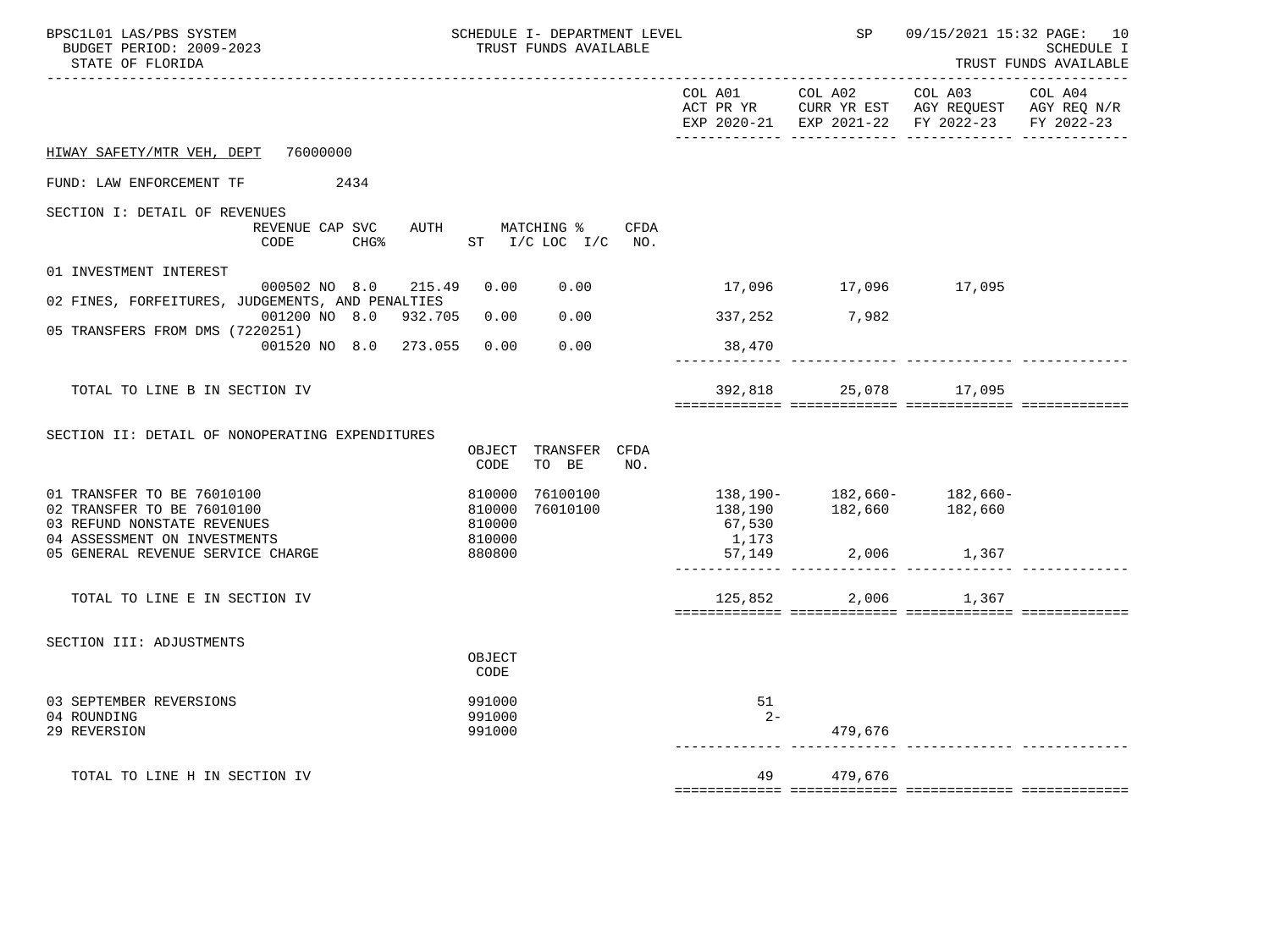| BPSC1L01 LAS/PBS SYSTEM<br>BUDGET PERIOD: 2009-2023<br>STATE OF FLORIDA                                                                                                                                                                                                                                                                                                                                                                                      | SCHEDULE I- DEPARTMENT LEVEL<br>TRUST FUNDS AVAILABLE |                                                            |                                                                                                                                                                                                                                                                                       | SP                                                          | 09/15/2021 15:32 PAGE: 11<br>SCHEDULE I<br>TRUST FUNDS AVAILABLE                               |  |
|--------------------------------------------------------------------------------------------------------------------------------------------------------------------------------------------------------------------------------------------------------------------------------------------------------------------------------------------------------------------------------------------------------------------------------------------------------------|-------------------------------------------------------|------------------------------------------------------------|---------------------------------------------------------------------------------------------------------------------------------------------------------------------------------------------------------------------------------------------------------------------------------------|-------------------------------------------------------------|------------------------------------------------------------------------------------------------|--|
|                                                                                                                                                                                                                                                                                                                                                                                                                                                              |                                                       |                                                            |                                                                                                                                                                                                                                                                                       |                                                             | ACT PR YR CURR YR EST AGY REQUEST AGY REQ N/R<br>EXP 2020-21 EXP 2021-22 FY 2022-23 FY 2022-23 |  |
| HIWAY SAFETY/MTR VEH, DEPT 76000000                                                                                                                                                                                                                                                                                                                                                                                                                          |                                                       |                                                            |                                                                                                                                                                                                                                                                                       |                                                             |                                                                                                |  |
| 2434<br>FUND: LAW ENFORCEMENT TF                                                                                                                                                                                                                                                                                                                                                                                                                             |                                                       |                                                            |                                                                                                                                                                                                                                                                                       |                                                             |                                                                                                |  |
| SECTION IV: SUMMARY                                                                                                                                                                                                                                                                                                                                                                                                                                          |                                                       |                                                            |                                                                                                                                                                                                                                                                                       |                                                             |                                                                                                |  |
| UNRESERVED FUND BALANCE - JULY 1<br>ADD: REVENUES (FROM SECTION I)<br>TOTAL FUNDS AVAILABLE (LINE A + LINE B)<br>LESS: OPERATING EXPENDITURES<br>LESS: NONOPERATING EXPENDITURES (SECTION II) (E)<br>LESS: FIXED CAPITAL OUTLAY (TOTAL ONLY)<br>UNRESERVED FUND BALANCE - JUNE 30 - BEFORE ADJ $(G)$<br>NET ADJUSTMENTS (FROM SECTION III) (H)<br>ADJUSTED UNRESERVED FUND BALANCE - JUNE $30$ (I)<br>TOTAL UNRESERVED FUND BALANCE FROM STATEWIDE CFO FILE: | (A)<br>(B)<br>(C)<br>(D)<br>(F)                       | _____________________________                              | $1,417,759$<br>$25,078$<br>$251,760$<br>$125,852$<br>$125,852$<br>$25078$<br>$17,095$<br>$17,095$<br>$17,095$<br>$17,095$<br>$17,095$<br>$17,095$<br>$17,095$<br>$17,095$<br>$17,095$<br>$17,095$<br>$17,095$<br>$17,095$<br>$17,095$<br>$17,095$<br>$17,095$<br>$17,09$<br>1,024,941 | 1,040,147 326,618 85,372<br>49 479,676<br>1,040,196 806,294 | 85,372                                                                                         |  |
| SCHEDULE IB: DETAIL OF UNRESERVED FUND BALANCE                                                                                                                                                                                                                                                                                                                                                                                                               | FUNDING SOURCE                                        | $STATE(S)$ RESTRICTED $(R)$<br>NONSTATE(N) UNRESTRICTED(U) |                                                                                                                                                                                                                                                                                       |                                                             |                                                                                                |  |
| $\mathbf S$<br>01 STATE FORFEITURE REVENUES                                                                                                                                                                                                                                                                                                                                                                                                                  |                                                       | R                                                          | 1,040,196 806,294 85,372                                                                                                                                                                                                                                                              |                                                             |                                                                                                |  |
| ADJUSTED UNRESERVED FUND BALANCE - JUNE 30                                                                                                                                                                                                                                                                                                                                                                                                                   |                                                       |                                                            |                                                                                                                                                                                                                                                                                       | 1,040,196 806,294 85,372                                    |                                                                                                |  |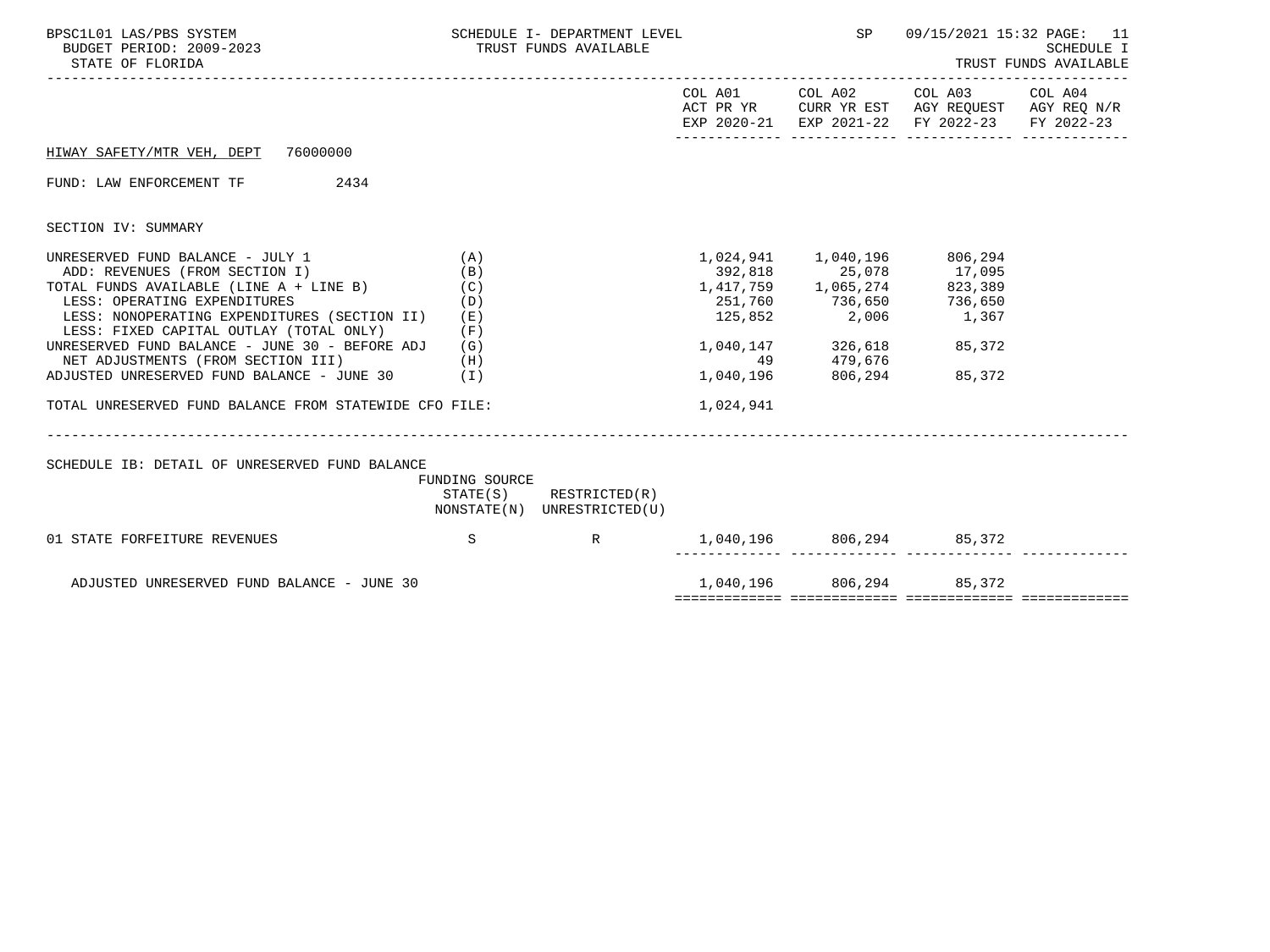| BPSC1L01 LAS/PBS SYSTEM<br>BUDGET PERIOD: 2009-2023<br>STATE OF FLORIDA                                                                                                                                                                  |                                                     |                                        | SCHEDULE I- DEPARTMENT LEVEL<br>TRUST FUNDS AVAILABLE | SP                                    | 09/15/2021 15:32 PAGE: 12<br><b>SCHEDULE I</b><br>TRUST FUNDS AVAILABLE |                                                                                                                                   |  |
|------------------------------------------------------------------------------------------------------------------------------------------------------------------------------------------------------------------------------------------|-----------------------------------------------------|----------------------------------------|-------------------------------------------------------|---------------------------------------|-------------------------------------------------------------------------|-----------------------------------------------------------------------------------------------------------------------------------|--|
|                                                                                                                                                                                                                                          |                                                     |                                        |                                                       |                                       |                                                                         | COL A01 COL A02 COL A03 COL A04<br>ACT PR YR CURR YR EST AGY REQUEST AGY REQ N/R<br>EXP 2020-21 EXP 2021-22 FY 2022-23 FY 2022-23 |  |
| HIWAY SAFETY/MTR VEH, DEPT 76000000                                                                                                                                                                                                      |                                                     |                                        |                                                       |                                       |                                                                         |                                                                                                                                   |  |
| FUND: MH & REC VEH PROTECT TF 2463                                                                                                                                                                                                       |                                                     |                                        |                                                       |                                       |                                                                         |                                                                                                                                   |  |
| SECTION I: DETAIL OF REVENUES                                                                                                                                                                                                            | REVENUE CAP SVC<br>CODE<br>CHG%                     |                                        | AUTH MATCHING % CFDA<br>ST I/C LOC I/C NO.            |                                       |                                                                         |                                                                                                                                   |  |
| 01 M/H DEALER LICENSE FEES                                                                                                                                                                                                               |                                                     |                                        |                                                       |                                       |                                                                         |                                                                                                                                   |  |
| 02 TRANS IN M/H TITLE FEES                                                                                                                                                                                                               | 000100 YES 8.0 320.781 0.00                         |                                        | 0.00                                                  |                                       | 45,087 51,770 72,814                                                    |                                                                                                                                   |  |
| 03 TRANS IN M/H TITLE FEES                                                                                                                                                                                                               | 000200 YES 8.0 320.781<br>000502 NO 0.0 215.49 0.00 | 0.00                                   | 0.00<br>0.00                                          |                                       | 44,880 51,766 52,232                                                    |                                                                                                                                   |  |
|                                                                                                                                                                                                                                          |                                                     |                                        |                                                       | 9,578                                 |                                                                         |                                                                                                                                   |  |
| TOTAL TO LINE B IN SECTION IV                                                                                                                                                                                                            |                                                     |                                        |                                                       |                                       | 99,545 103,536 125,046                                                  |                                                                                                                                   |  |
| SECTION II: DETAIL OF NONOPERATING EXPENDITURES<br>02 SERVICE CHARGE TO GR OF 8%<br>03 ASSESSMENT OF INVESTMENTS                                                                                                                         |                                                     | CODE<br>880800<br>461000               | OBJECT TRANSFER CFDA<br>TO BE<br>NO.                  | 665                                   | 7,889                                                                   | 8,283 10,004                                                                                                                      |  |
| TOTAL TO LINE E IN SECTION IV                                                                                                                                                                                                            |                                                     |                                        |                                                       |                                       | 8,554 8,283 10,004                                                      |                                                                                                                                   |  |
| SECTION III: ADJUSTMENTS                                                                                                                                                                                                                 |                                                     | OBJECT<br>CODE                         |                                                       |                                       |                                                                         |                                                                                                                                   |  |
| TOTAL TO LINE H IN SECTION IV                                                                                                                                                                                                            |                                                     |                                        |                                                       |                                       |                                                                         |                                                                                                                                   |  |
| SECTION IV: SUMMARY                                                                                                                                                                                                                      |                                                     |                                        |                                                       |                                       |                                                                         |                                                                                                                                   |  |
| UNRESERVED FUND BALANCE - JULY 1<br>ADD: REVENUES (FROM SECTION I)<br>TOTAL FUNDS AVAILABLE (LINE A + LINE B)<br>LESS: OPERATING EXPENDITURES<br>LESS: NONOPERATING EXPENDITURES (SECTION II)<br>LESS: FIXED CAPITAL OUTLAY (TOTAL ONLY) |                                                     | (A)<br>(B)<br>(C)<br>(D)<br>(E)<br>(F) |                                                       | 727,671<br>99,545<br>827,216<br>8,554 | 818,662<br>103,536<br>922,198<br>8,283                                  | 913,915<br>125,046<br>1,038,961<br>10,004                                                                                         |  |
| UNRESERVED FUND BALANCE - JUNE 30 - BEFORE ADJ<br>NET ADJUSTMENTS (FROM SECTION III)                                                                                                                                                     |                                                     | (G)<br>(H)                             |                                                       | 818,662                               | 913,915                                                                 | 1,028,957                                                                                                                         |  |
| ADJUSTED UNRESERVED FUND BALANCE - JUNE 30                                                                                                                                                                                               |                                                     | (T)                                    |                                                       | 818,662                               | 913,915                                                                 | 1,028,957                                                                                                                         |  |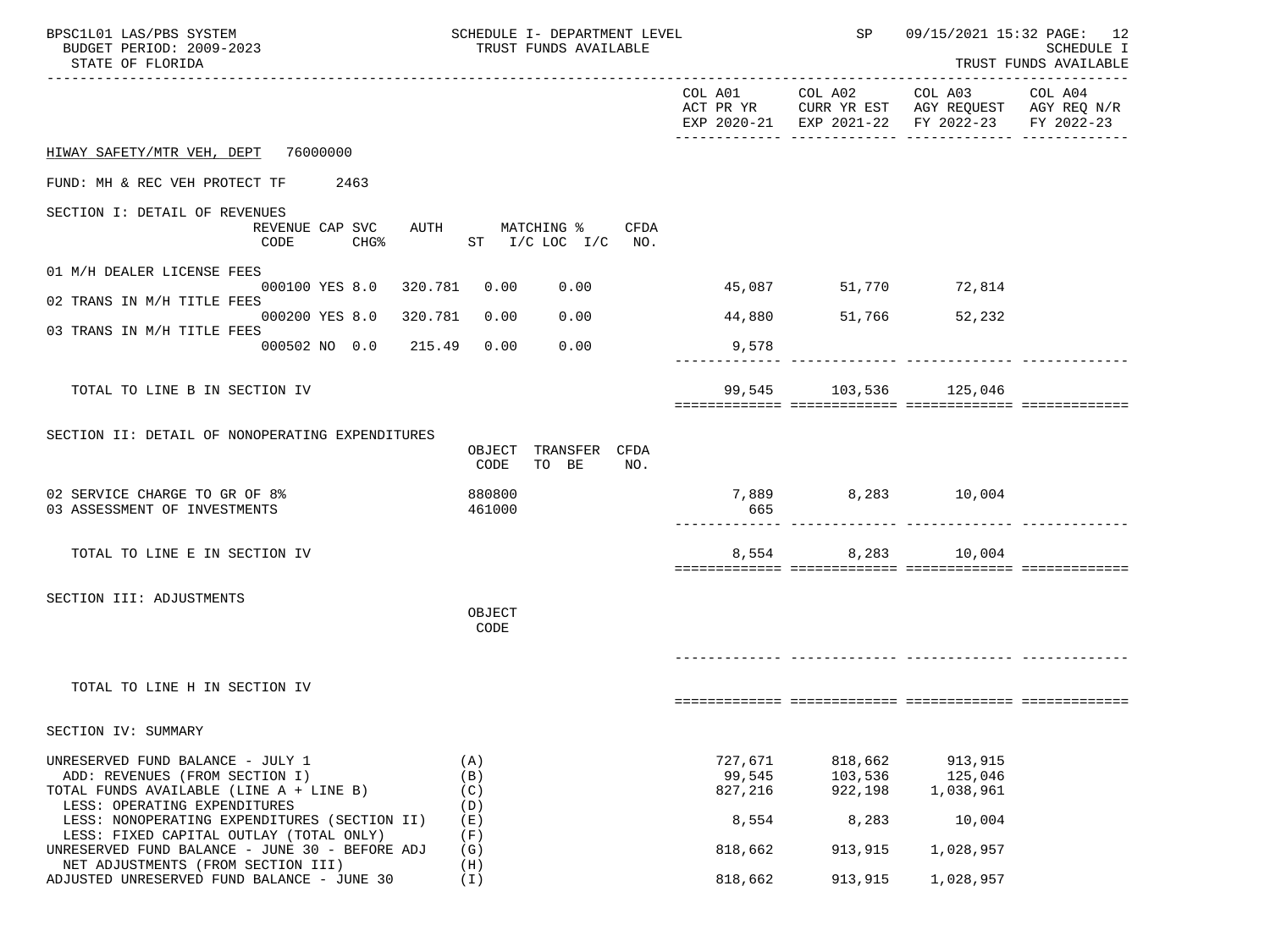| BPSC1L01 LAS/PBS SYSTEM<br>BUDGET PERIOD: 2009-2023<br>STATE OF FLORIDA | SCHEDULE I- DEPARTMENT LEVEL<br>TRUST FUNDS AVAILABLE |                                                            | SP 09/15/2021 15:32 PAGE: 13 | SCHEDULE I<br>TRUST FUNDS AVAILABLE                                                                                       |  |
|-------------------------------------------------------------------------|-------------------------------------------------------|------------------------------------------------------------|------------------------------|---------------------------------------------------------------------------------------------------------------------------|--|
|                                                                         |                                                       |                                                            | COL A01                      | COL A02 COL A03 COL A04<br>ACT PR YR CURR YR EST AGY REQUEST AGY REQ N/R<br>EXP 2020-21 EXP 2021-22 FY 2022-23 FY 2022-23 |  |
| HIWAY SAFETY/MTR VEH, DEPT 76000000                                     |                                                       |                                                            |                              |                                                                                                                           |  |
| 2463<br>FUND: MH & REC VEH PROTECT TF                                   |                                                       |                                                            |                              |                                                                                                                           |  |
| SECTION IV: SUMMARY                                                     |                                                       |                                                            |                              |                                                                                                                           |  |
| TOTAL UNRESERVED FUND BALANCE FROM STATEWIDE CFO FILE:                  |                                                       |                                                            | 727,671                      |                                                                                                                           |  |
| SCHEDULE IB: DETAIL OF UNRESERVED FUND BALANCE                          | FUNDING SOURCE                                        | $STATE(S)$ RESTRICTED $(R)$<br>NONSTATE(N) UNRESTRICTED(U) |                              |                                                                                                                           |  |
| 01 MOBILE HOME DEALER LICENSE & TITLE FEES S                            |                                                       | R                                                          | 818,662 913,915 1,028,957    |                                                                                                                           |  |
| ADJUSTED UNRESERVED FUND BALANCE - JUNE 30                              |                                                       |                                                            |                              | 818,662 913,915 1,028,957                                                                                                 |  |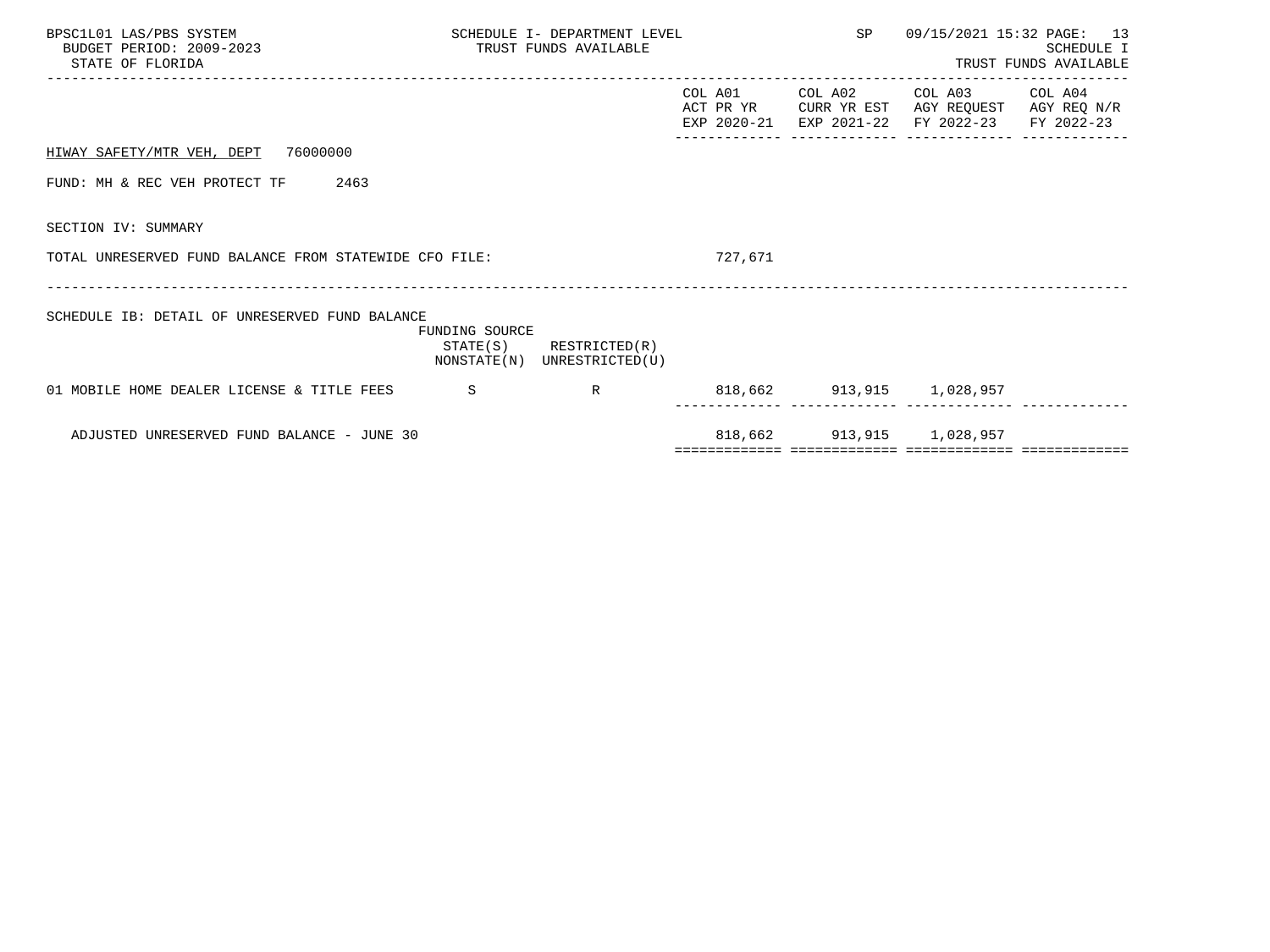| BPSC1L01 LAS/PBS SYSTEM<br>BUDGET PERIOD: 2009-2023<br>STATE OF FLORIDA                                                                                                                                                                  |                                             | SCHEDULE I- DEPARTMENT LEVEL<br>TRUST FUNDS AVAILABLE |                                                |                 |                                               | SP                                     | 09/15/2021 15:32 PAGE: 14<br>SCHEDULE I<br>TRUST FUNDS AVAILABLE                                                                  |  |
|------------------------------------------------------------------------------------------------------------------------------------------------------------------------------------------------------------------------------------------|---------------------------------------------|-------------------------------------------------------|------------------------------------------------|-----------------|-----------------------------------------------|----------------------------------------|-----------------------------------------------------------------------------------------------------------------------------------|--|
|                                                                                                                                                                                                                                          |                                             |                                                       |                                                |                 |                                               |                                        | COL A01 COL A02 COL A03 COL A04<br>ACT PR YR CURR YR EST AGY REQUEST AGY REQ N/R<br>EXP 2020-21 EXP 2021-22 FY 2022-23 FY 2022-23 |  |
| HIWAY SAFETY/MTR VEH, DEPT 76000000                                                                                                                                                                                                      |                                             |                                                       |                                                |                 |                                               |                                        |                                                                                                                                   |  |
| FUND: FED LAW ENFORCEMENT TF 2719                                                                                                                                                                                                        |                                             |                                                       |                                                |                 |                                               |                                        |                                                                                                                                   |  |
| SECTION I: DETAIL OF REVENUES                                                                                                                                                                                                            | REVENUE CAP SVC<br>CODE<br>CHG <sup>8</sup> |                                                       | AUTH MATCHING % CFDA<br>ST $I/C$ LOC $I/C$ NO. |                 |                                               |                                        |                                                                                                                                   |  |
| 01 INTEREST ON INVESTMENTS                                                                                                                                                                                                               | 000502 NO 0.0 215.49 0.00 0.00              |                                                       |                                                |                 | 2, 237 2, 238 2, 237                          |                                        |                                                                                                                                   |  |
| 02 FORFEITURE REVENUE                                                                                                                                                                                                                    | 001270 NO 0.0 932.705 0.00                  |                                                       | 0.00                                           |                 |                                               | 40,230 35,640                          |                                                                                                                                   |  |
|                                                                                                                                                                                                                                          |                                             |                                                       |                                                |                 |                                               |                                        |                                                                                                                                   |  |
| TOTAL TO LINE B IN SECTION IV                                                                                                                                                                                                            |                                             |                                                       |                                                |                 |                                               |                                        | 42,467 37,878 2,237                                                                                                               |  |
| SECTION II: DETAIL OF NONOPERATING EXPENDITURES                                                                                                                                                                                          |                                             | CODE                                                  | OBJECT TRANSFER CFDA<br>TO BE                  | NO <sub>z</sub> |                                               |                                        |                                                                                                                                   |  |
| 01 INVESTMENT ADMINISTRATIVE FEE                                                                                                                                                                                                         |                                             | 840000                                                |                                                |                 | 155                                           |                                        |                                                                                                                                   |  |
| TOTAL TO LINE E IN SECTION IV                                                                                                                                                                                                            |                                             |                                                       |                                                |                 | 155                                           |                                        |                                                                                                                                   |  |
| SECTION III: ADJUSTMENTS                                                                                                                                                                                                                 |                                             | OBJECT<br>CODE                                        |                                                |                 |                                               |                                        |                                                                                                                                   |  |
| 02 SEPTEMBER REVERSION                                                                                                                                                                                                                   |                                             | 991000                                                |                                                |                 | 35,280                                        |                                        |                                                                                                                                   |  |
| TOTAL TO LINE H IN SECTION IV                                                                                                                                                                                                            |                                             |                                                       |                                                |                 | 35,280                                        |                                        |                                                                                                                                   |  |
| SECTION IV: SUMMARY                                                                                                                                                                                                                      |                                             |                                                       |                                                |                 |                                               |                                        |                                                                                                                                   |  |
| UNRESERVED FUND BALANCE - JULY 1<br>ADD: REVENUES (FROM SECTION I)<br>TOTAL FUNDS AVAILABLE (LINE A + LINE B)<br>LESS: OPERATING EXPENDITURES<br>LESS: NONOPERATING EXPENDITURES (SECTION II)<br>LESS: FIXED CAPITAL OUTLAY (TOTAL ONLY) |                                             | (A)<br>(B)<br>(C)<br>(D)<br>(E)<br>(F)                |                                                |                 | 236,322<br>42,467<br>278,789<br>52,000<br>155 | 261,914<br>37,878<br>299,792<br>52,000 | 247,792<br>2,237<br>250,029<br>52,000                                                                                             |  |
| UNRESERVED FUND BALANCE - JUNE 30 - BEFORE ADJ<br>NET ADJUSTMENTS (FROM SECTION III)<br>ADJUSTED UNRESERVED FUND BALANCE - JUNE 30                                                                                                       |                                             | (G)<br>(H)<br>(I)                                     |                                                |                 | 226,634<br>35,280<br>261,914                  | 247,792<br>247,792                     | 198,029<br>198,029                                                                                                                |  |
| TOTAL UNRESERVED FUND BALANCE FROM STATEWIDE CFO FILE:                                                                                                                                                                                   |                                             |                                                       |                                                |                 | 236,322                                       |                                        |                                                                                                                                   |  |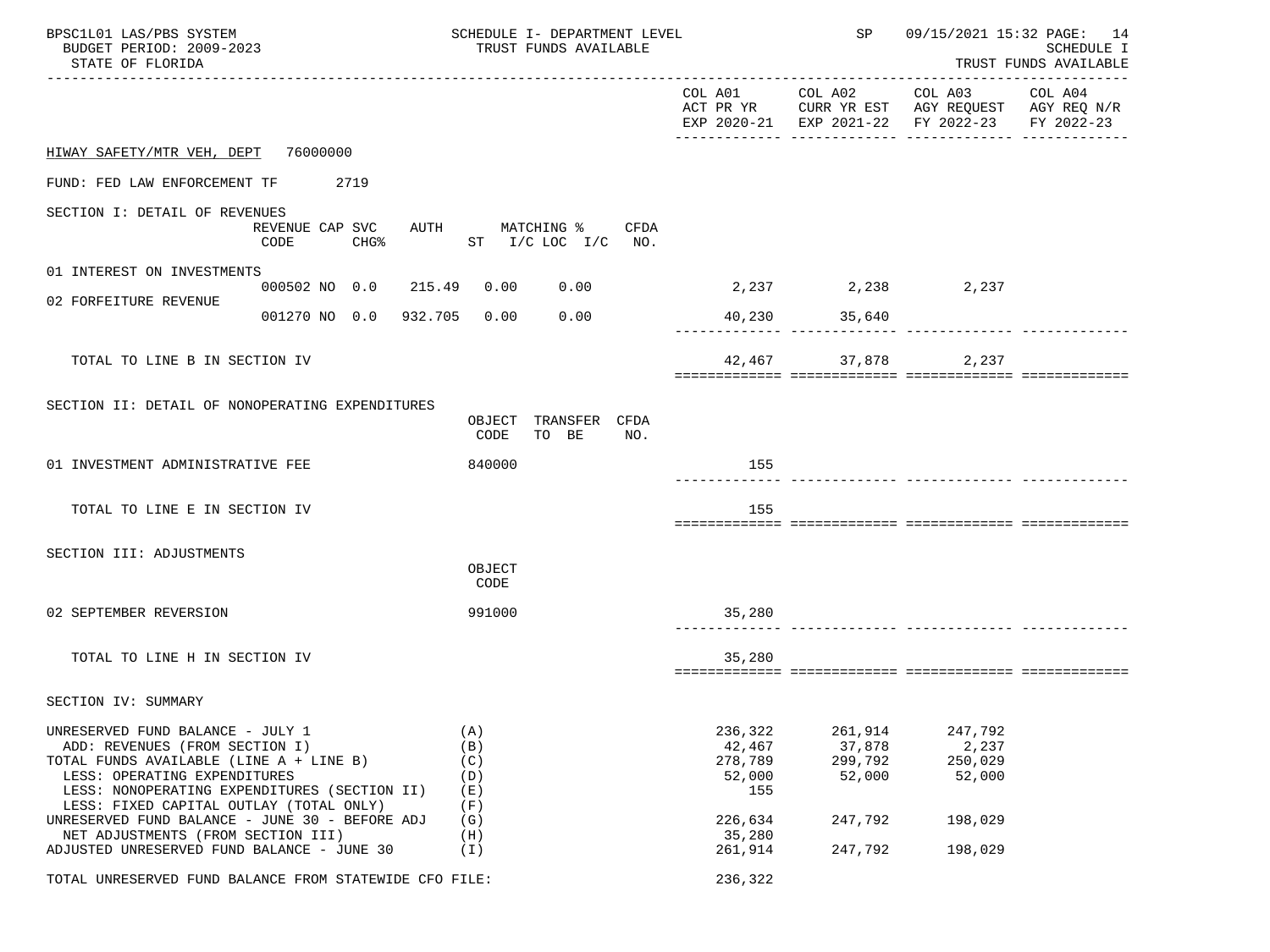| BPSC1L01 LAS/PBS SYSTEM<br>BUDGET PERIOD: 2009-2023<br>STATE OF FLORIDA | SCHEDULE I- DEPARTMENT LEVEL<br>TRUST FUNDS AVAILABLE |                                              |                                     | SP                                    |                                      | 09/15/2021 15:32 PAGE: 15<br>SCHEDULE I<br>TRUST FUNDS AVAILABLE |
|-------------------------------------------------------------------------|-------------------------------------------------------|----------------------------------------------|-------------------------------------|---------------------------------------|--------------------------------------|------------------------------------------------------------------|
|                                                                         |                                                       |                                              | COL A01<br>ACT PR YR<br>EXP 2020-21 | COL A02<br>CURR YR EST<br>EXP 2021-22 | COL A03<br>AGY REQUEST<br>FY 2022-23 | COL A04<br>AGY REQ N/R<br>FY 2022-23                             |
| HIWAY SAFETY/MTR VEH, DEPT 76000000                                     |                                                       |                                              |                                     |                                       |                                      |                                                                  |
| FUND: FED LAW ENFORCEMENT TF<br>2719                                    |                                                       |                                              |                                     |                                       |                                      |                                                                  |
|                                                                         |                                                       |                                              |                                     |                                       |                                      |                                                                  |
| SCHEDULE IB: DETAIL OF UNRESERVED FUND BALANCE                          | FUNDING SOURCE<br>STATE(S)                            | RESTRICTED(R)<br>NONSTATE(N) UNRESTRICTED(U) |                                     |                                       |                                      |                                                                  |
| 01 RESTRICTED - FEDERAL FORFEITURE FUNDS                                | $\mathbb N$                                           | R                                            |                                     | 261,914 247,792 198,029               |                                      |                                                                  |
| ADJUSTED UNRESERVED FUND BALANCE - JUNE 30                              |                                                       |                                              |                                     | 261,914 247,792 198,029               |                                      |                                                                  |